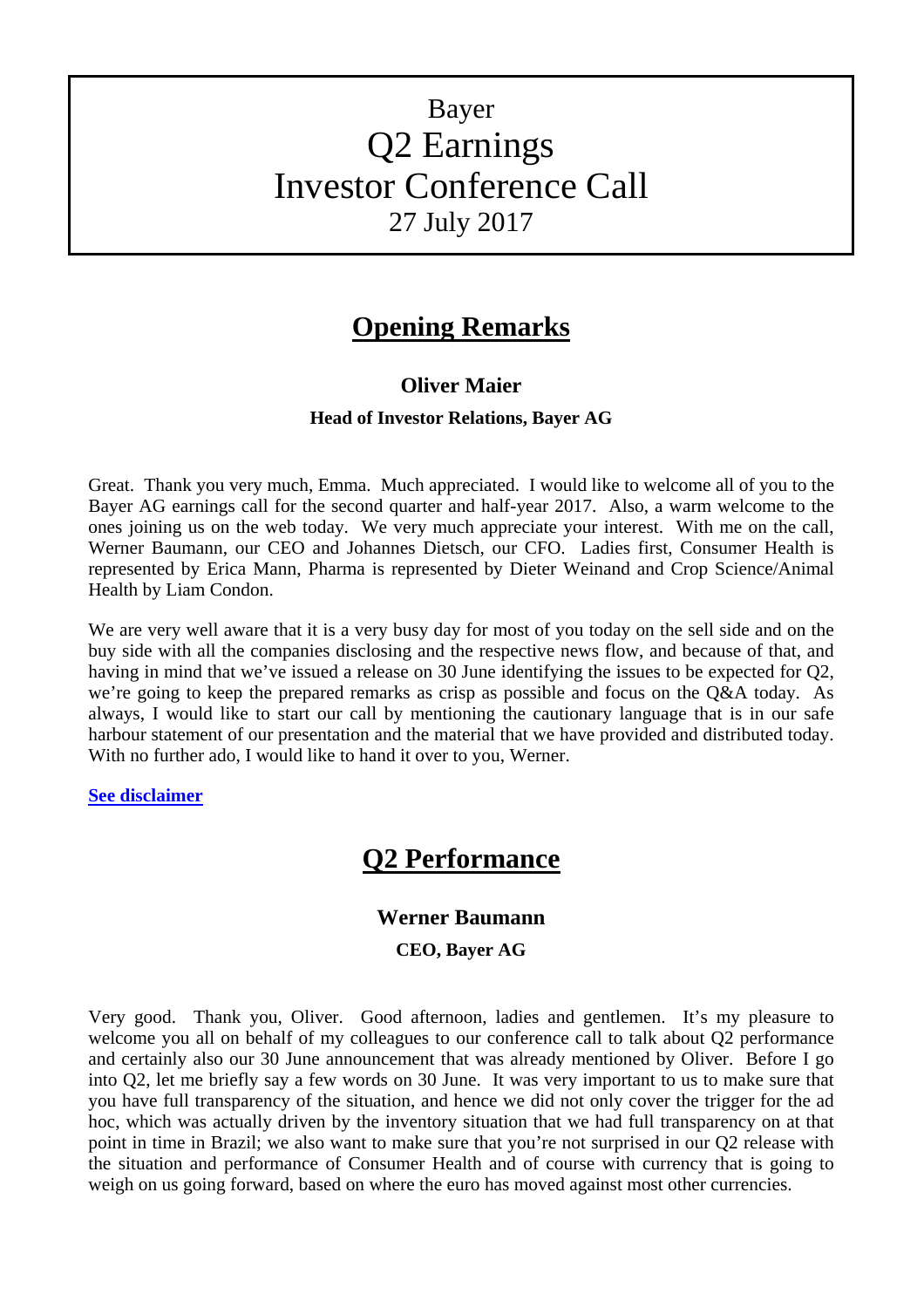So with that, let me enter into Q2. First of all, on Life Sciences, Pharma showed again a very strong development and showed strong growth, both in earnings and margin improvement, but also top line with 4.4% growth year over year. There's a few technical elements in there that we will cover later on that had a growth effect compared to Q1.

Consumer Health on the other hand was weaker than we expected and hoped for, mainly – and this is a continuing theme – due to a persistently difficult situation of our business, but also competitive and retail environment in the US. Crop Science was negatively affected, as already mentioned, by the situation in Brazil. Animal Health has done well with some growth you have seen, and then 16% growth in EBITDA. That had also had a portfolio effect in there with the acquisition of Cydectin. That has been part of our business since January of this year. Last but not least, still consolidated Covestro continues to do very well – posted an increase in revenues of about 16% and a profit increase of almost 50% on the back of very, very strong performance of their polyurethane business. That, of course, is part of our consolidated numbers in Q2.

So, based on where we are now in Q2 and with expectations for the remainder of the year, we are adjusting our guidance for 2017 for the Group. With regard to our innovation pipeline at Pharma, we continue to progress here as well, with Xarelto with some new flow coming during Q3 – Stivarga and Vilaprisan. On the other hand, as you have seen, we did have a set back with Anetumab, where our study in phase two in mesothelioma did not meet its primary end point for progression free survival.

Briefly on Monsanto, we continue to be on track. Also on 30 June we submitted our filing in Europe. That was actually the last jurisdiction that was missing. We are now in phase one review. There is no reason to expect that we are going to receive clearance after phase one, so phase two is to be expected, but we are in very good discussions with the Commission. Last but not least, in terms of Covestro and our stake, we have also further reduced our stake in Covestro by about 12% to a remaining stake of just about 41% by now.

Now briefly on Q2 and where we are with some key figures. Top line, of course, was burdened overall by Brazil because we had to adjust the top line with some of the returns in Crop Science, so a meagre 2%, looking at it from a portfolio and currency adjusted basis. Looking at reported EBIT and adjusted EBITDA, we were just about at prior year levels. Of course, the softness in Life Science with one-off hits we took was offset one side with very good earnings progression – Pharma and Life Science on the other hand, of course, with the strong posted growth of earnings with our Covestro business that is still consolidated.

Reported EBIT included roughly  $\epsilon$  200 million in special items, mainly driven by some impairments and then of course charges that are related to the Monsanto acquisition. Adjusted EBITDA of about €3.1 billion for the quarter was affected mainly by the negative earnings impact of Crop Science. The amount of it that relates to Brazil is about €355 million in the quarter and the positive earnings contributions we had, particularly in Pharma, in Covestro, but also Animal Health did compensate for that impact. Core earnings – you see a reduction of 13%. There is a technical effect in there. It doesn't relate to our underlying earnings. Mostly it's actually driven by the reduced stake in Covestro that Bayer consolidated fully. That's seen adjustment for minority stakes in our core earnings per share.

Let me with that move on to the key themes we have in the second quarter. First of all, as I already mentioned, Pharma is very solidly on track. Top line grew by 4.4% – very pleasing growth we continue to see with our top products. The top 15 products grew by about 8%. If you look at our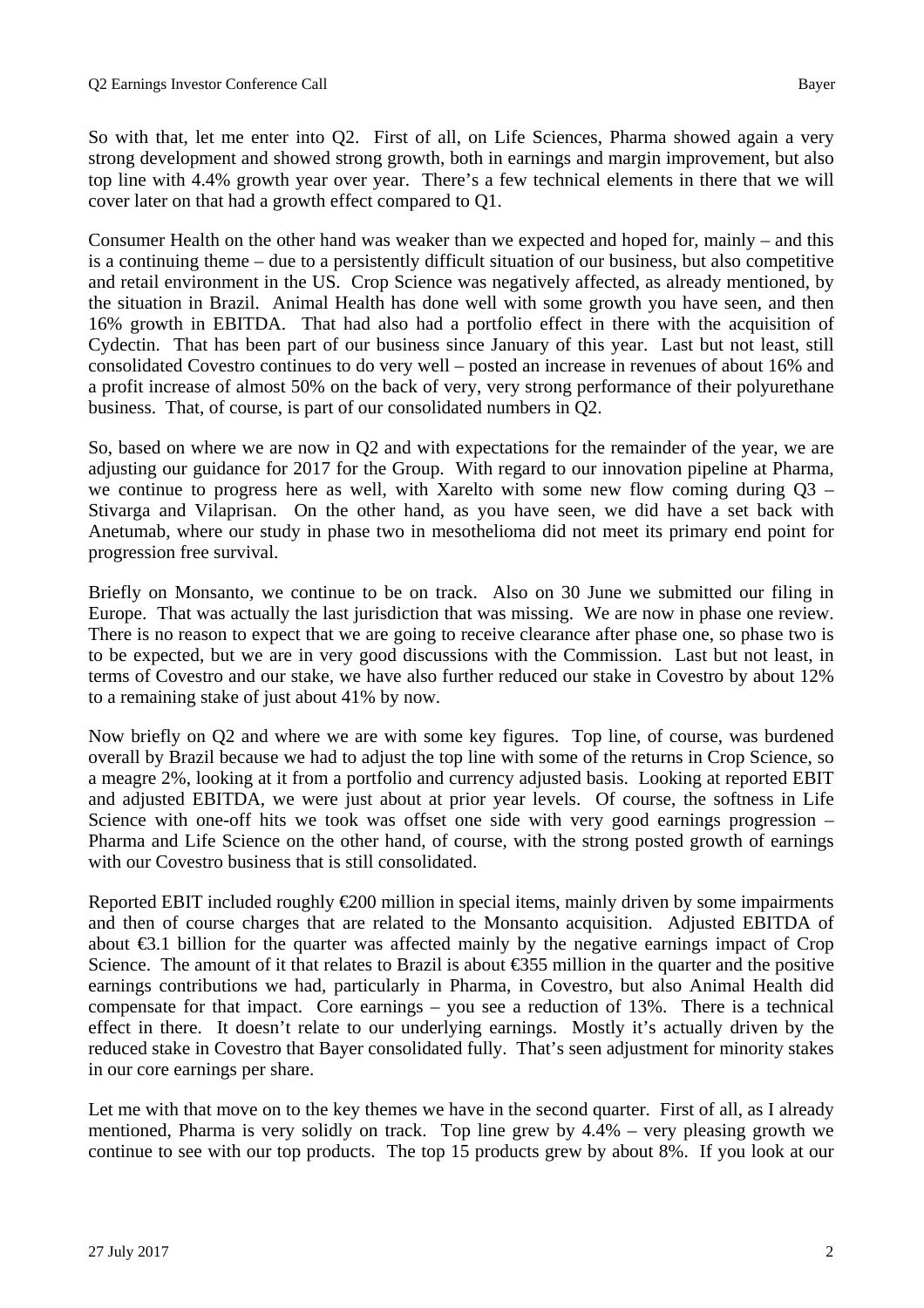Sales in Xarelto increased again significantly, mostly driven by Europe and China. Also, the licensing income from J&J in the US developed positively. Also noteworthy is that Xarelto continues to maintain and defend its leadership position globally. We do very well. It's the sixth biggest drug globally by now and in any case the biggest cardiovascular drug in the world. We are very, very optimistic that there is more to come.

Sales development in Eylea was mainly driven by Europe, Canada and Australia. The performance of Eylea continues to be supported by the very good real work evidence data we have in AMD and of course, the uptake in DME, BRVO and MCNV in Europe. Also here, we continue to maintain and further expand our leadership position and Dieter will for sure shed some further light on it. Growth could have been even better, so what you see in our quarterly numbers is not the underlying in market growth. There are two effects that held growth back on an as-reported basis. One is a rebate accrual in Germany of about  $\epsilon$ 20 million that was a rebate adjustment for multiple periods and the other one was the order pattern of our partner, Santen, in Japan.

Kogenate decline was mainly a consequence of lower order volumes from CSL. It's also very important in this context to note that the agreement with CSL, and with that somewhat erratic and also eroding order patter is related to the contract expiration that is going to happen – the distribution contract we have with them by the end of 2017.

Underlying profitability, EBITDA margin, is very well developing, as already mentioned. On a quarterly basis we saw an EBITDA growth that was a little bit more than twice sales growth, so just about 10%, very much driven by volume expansion, lower COGS and lower R&D. We'll see certainly a backloaded investment pattern in R&D for the second half of the year. Underlying margin – 150 basis points improved to 34.4%. Half year we are even higher at 34.8%, also very, very strong and very pleasing.

Let me now say a few words to pipeline. We are of course disappointed that the phase two trial with Anetumab did not meet its primary end point on progression-free survival in second line treatment of mesothelioma. We are now in the middle of the data analysis because we do think that because of the sickness we are seeing that it's worthwhile to continue to develop Anetumab with the basket trial that is ongoing and we'll share with you the data once we have it available. It's certainly too early at this point in time.

For Stivarga we got approvals in the US and Japan for second line treatment of hepatocellular cancer. In Europe we also got a positive CHMP recommendation for the same indication. We also received a positive CHMP recommendation for the use of Xarelto in combination with single antiplatelet therapeutic treatment of patients with atrial fibrillation requiring oral anticoagulation and undergoing percutaneous coronary intervention with stent placements. Also, for Xarelto and based on the results of the EINSTEIN CHOICE trial we submitted an additional dose option to the FDA to reduce the risk of recurrent venous thromboembolism.

As a reminder for you, as already mentioned, on 27 August we will present the full data sets on COMPASS with Xarelto at the ESC. We also plan to host an analyst and investor call on 28 August to discuss the data and the perspective on PAD and CAD with you. Last but not least, we started the phase three programme with Vilaprisan for the treatment of symptomatic uterine fibroids.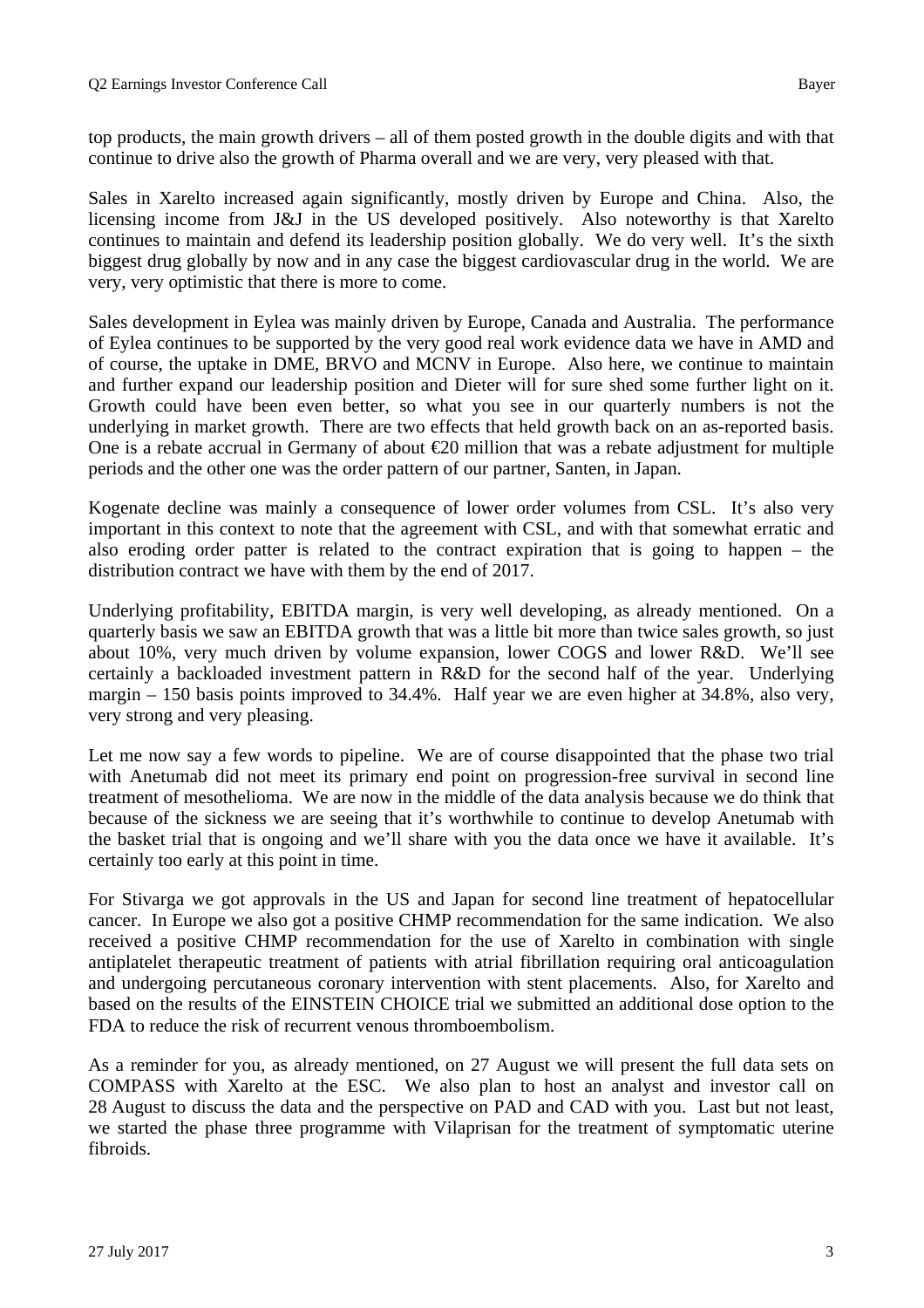Now to the second topic and that is the performance of Consumer Health for the quarter. Sales were down by about 2% and that's mainly driven by North America, where sales declined by about 8%. Outside of North America our business continues to grow. Overall, if you take regions for the rest of the world we're just about 2%, so we do continue to have, as I mentioned already, an issue in the US, which is multifactorial and requires all hands on deck by Erica and her management.

Now, looking at the main brands that drove the performance of the US in the second quarter, it was Claritin, it was Aleve and Coppertone – all of them actually receding by double digits. Claritin was impacted by the season, which was a very mild one, and that was actually also affecting patients with very mild symptoms, which weighed on Claritin. In addition, we had a second quarter last year with the launch of ClariSpray, so there is a little bit of a cycling element, but also significantly intensifying competitive pressure. Sales of Aleve were also impacted by one of our competitors' relaunch and we have seen quite a bit of pressure on Aleve in the context of that relaunch.

Last but not least, after the strong quarter one, the positive development of Coppertone with the filling of the distribution with our renovated – not complete relaunch, but renovated – Coppertone seasonal suncare product line – we saw a weaker than expected season – actually fairly bad weather and we hope that there is still a little bit of summer to come now in quarter three. But clearly, not in line with our expectations in Q2. Last but not least, Aspirin, including cardio and also Bepanthen, grew by more than 5% each.

Underlying EBITDA in Consumer of course suffered with the soft top line performance and we saw it recede by about 4%, driven by both lower volumes and higher cost of goods. So, that also means that for the remainder of the year we simply have to adjust our expectations for our consumer health business. Very importantly, we are focusing also with our investments on the turnaround in the US and that means that we have to actually drive further also promotional and trade investments for our key brands in the US. It also means that longer term, of course, we are looking at further market investment and strengthening our retail partnership programmes – that we continue to invest into our innovation pipeline and with it also e-commerce and new channel opportunities to actually reignite growth.

Now let me come to Crop and the specific situation in Brazil. We finalised the physical stock take in Brazil and while we knew that we did have some overstocking, we actually did not know that we had it to that extent and that's very much also driven by our product portfolio that exposes us more than others to the volatility of the Brazilian market. In line with that, we decided to take significantly higher provisions of product returns, particularly for insecticides and fungicides in Brazil. That of course had a negative top line effect of about 16% overall for Crop Science in the quarter. The amount that is attributed to Brazil in top line effect is just about €428 million, to give you the exact number. We see very much the same in the bottom line, so the Brazil effect, which includes both lower sell-in and then the one-offs we have taken, amounts to  $\epsilon$ 355 million in the quarter. If you just eliminate and adjust for Brazil we do see and continue to see growth in our Crop business also in the second quarter, and then of course we also assume to resume growth in the second half of the year. So, the issues in Brazil is something that will for sure be covered by Liam going forward in our call and he can shed more light on also what we are going to do in order to make sure that we have more transparency and a better handle going forward on the situation that evolved over the last two years in Brazil.

Let me now move to the outlook for 2017. As already mentioned, we do need to adjust our fiscal 2017 forecast due to the business situation that I described, but also due to currency. If you recall, we had a very, very strong basket against the euro as of the end of quarter one. As a reference point, the dollar was at about 1.07 on 30 March, whereas now it is at 1.14. And in terms of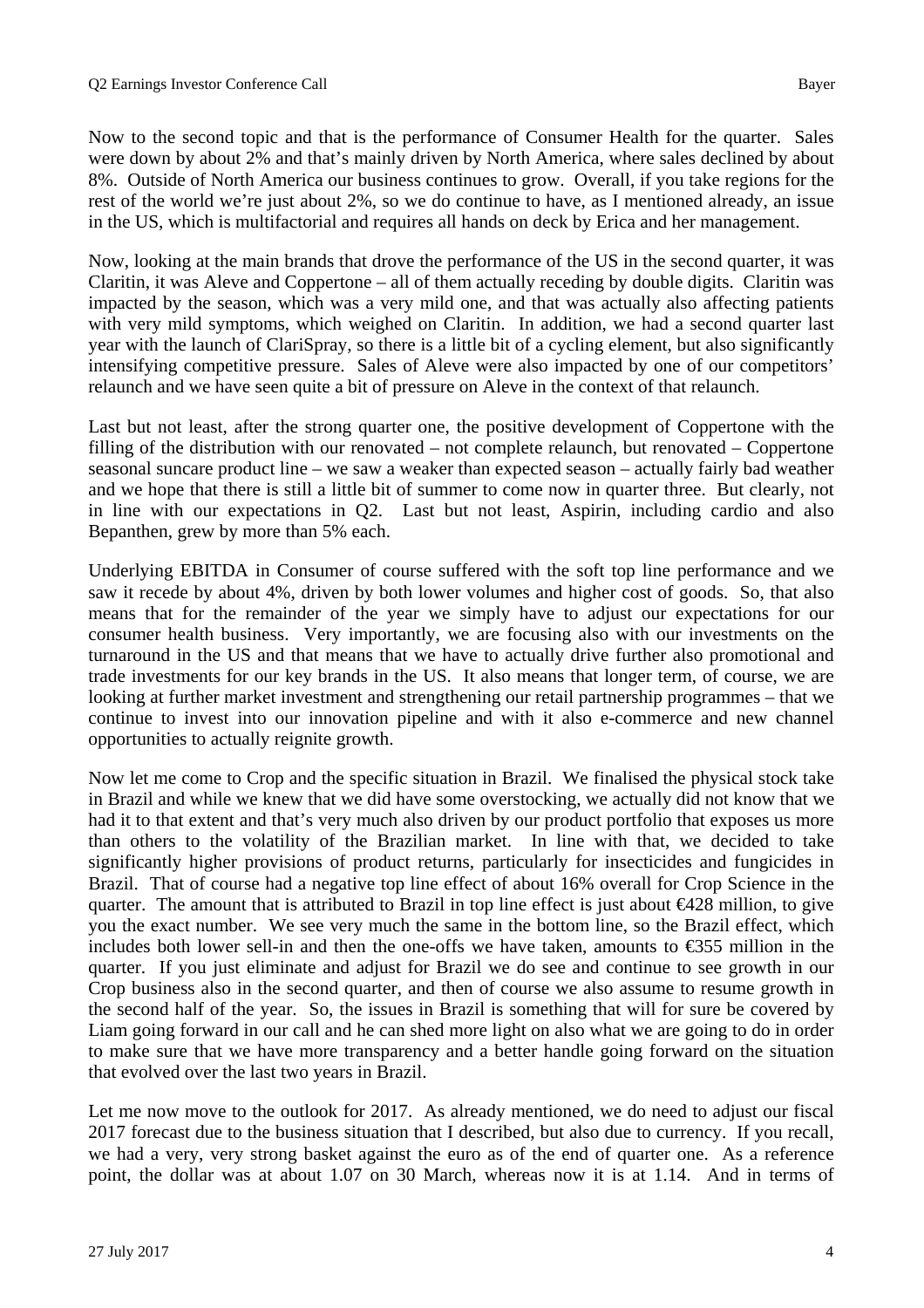sensitivity, that means on an annualised basis with a one percentage point move of the entire currency basket we are moving top line by about €300 million, plus and minus depending on where things go, and the bottom line effect is on EBITDA about €80 million. So the significant strengthening of the euro does have an effect on our overall business.

So with that, top line is now expected to increase to more than  $\epsilon$ 49 billion – it used to be  $\epsilon$ 51 billion at the end of quarter one, which also corresponds to a mid-single digit percent increase on a currency and portfolio adjusted basis. EBITDA before special items is now targeted to increase by a high single digit percentage for the year. We are also aiming to grow core earnings per share from continuing operations by a low to mid-single percentage for 2017. Please also know in that context that that includes, of course, the reduced contribution from Covestro, in line with the reduction of the stake to a level of 41% as of June this year. Excluding capital and portfolio measures, net financial debt is going to be at about  $\epsilon$  billion at the end of 2017.

Looking at Life Sciences, we expect a sales level of about €35 to 36 billion and EBITDA before special items to be slightly above the level of prior year. On a divisional level, we confirm our forecast for Pharma, despite the weakening currency environment, which means underlying performance is stronger than you saw it as of the end of Q1, but that is offset with the weakening currency environment and that leads net net to us confirming the guidance for Pharma, both top and bottom line.

Consumer Health – we expect a weak second half of 2017 and in line with that we now expect full year sales to be just about €6 billion and with that in line with prior year on both of a reported and also on a currency- and portfolio-adjusted basis. We also expect EBITDA before special items to decline by a high single digit percentage compared to prior year and that is a perspective on a somewhat more difficult second half of 2017, which we can also elaborate on further. For Crop, we are budgeting sales of below  $\bigoplus$  billion. By now it's due to be above  $\bigoplus$  billion and that means that on a currency- and portfolio-adjusted basis we see a decline of our business. That is driven by Brazil. We also expect EBITDA before special items to decline by a mid-teens percentage compared to 2016.

So, let me now briefly guide you towards the main topics to focus on in the second half of 2017. We expect first of all Pharma to continue the positive development and, as already mentioned, we are very much looking forward to sharing the COMPASS data with you at the end of August. In Consumer Health it is all around focusing on the turnaround of the US business to reignite growth. Third, Crop Science is actually positioned to resume growth in the second half of the year, after having taken the one-off as of Q2, as already explained.

Regarding Monsanto and the completion of the acquisition of Monsanto, we continue to anticipate that we will be able to close this transaction by the end of the year. Certainly, it was very important to file, in line with our expectations, by the end of June with the European Commission.

Ladies and gentlemen, this concludes my remarks and with that we are now happy to take your questions. Thank you.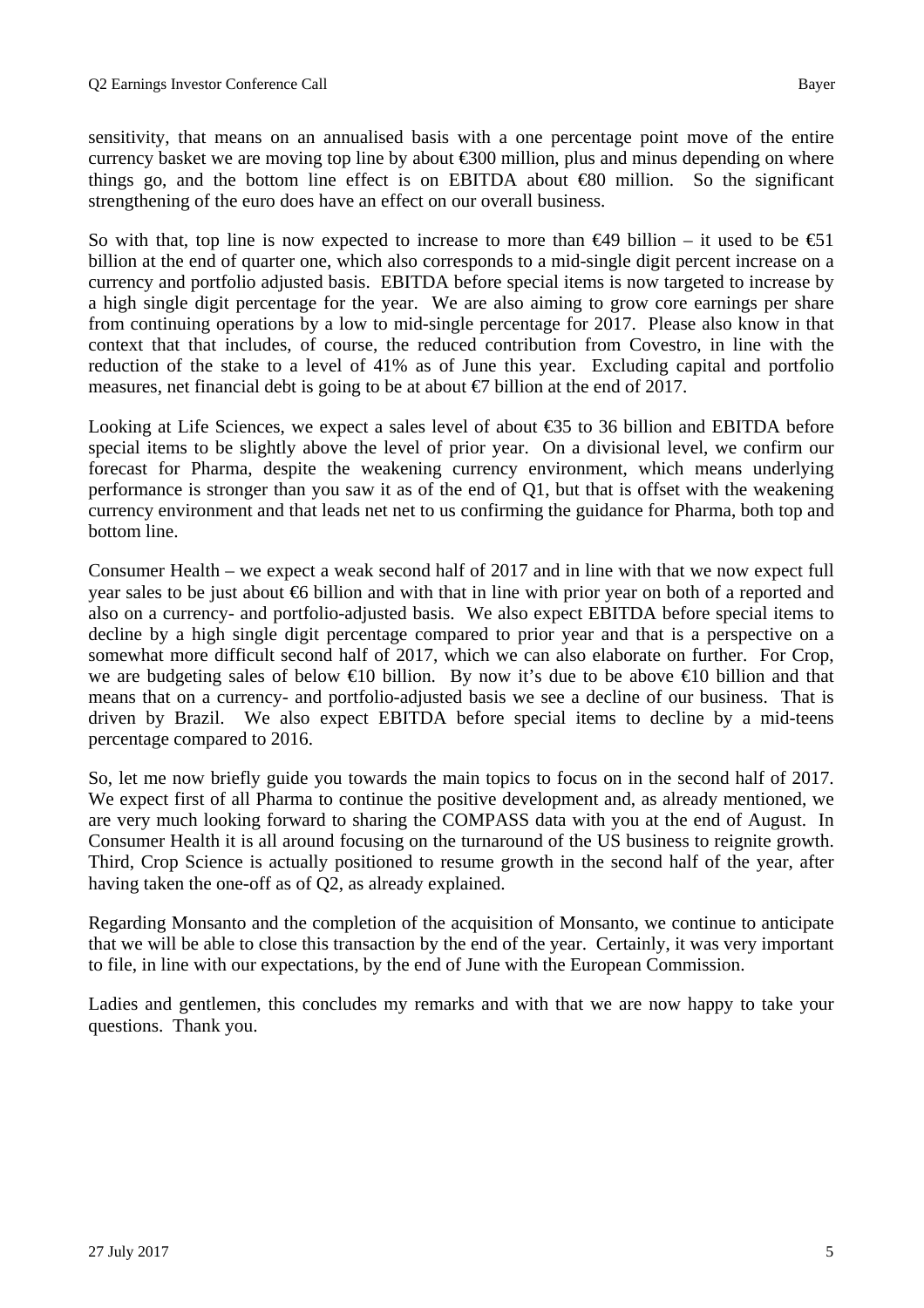# **Questions and Answers**

#### **Oliver Maier**

Great. Thank you, Werner. Thanks for the update and for all the remarks. I think we can open up for the Q&A session.

#### **Florent Cespedes, Societe Generale**

Good afternoon, gentlemen. Thank you very much for taking my questions – three quick ones. First for Liam on Crop, could you elaborate on why you believe the crop protection business should recover during the second half of this year and notably in Latin America? Second question for Erica: could you give us more colour how you will fix the situation in the US on Consumer? Some colour would be great? And last question on Pharma: could you give us a little bit more colour on the performance of the emerging markets and notably LATAM was weaker than Q1 this quarter and also some colour on the situation in China? Thank you.

#### **Werner Baumann**

Very good. So, we'll start with Liam.

#### **Liam Condon, Head of Crop Science, Bayer AG**

Yeah, thank you, Laurent. Maybe let me try to frame the question why we think crop protection should actually recover in the second half of the year, particularly now in Brazil. The issue is that we have right now is basically an overloaded channel. The background to this overload channel, as Werner said, has to do with our product portfolio, particularly fungicides and insecticides. With Brazil being a tropical climate, where pest and disease infestation comes and goes at different times, it's very hard to predict and a very complex distribution system. We deal with over 400 distributors in the country, and due to the nature of our products, particularly our big sellers – Belt insecticide and Fox fungicide – these are products where there are very few alternatives.

Where we had been on allocation in the years '13 and '14 due to extremely high demand because of high pest infestation on the one side and disease infestation with Asian soybean rust on the other – and distributors didn't want to be caught out not having enough product. What happened basically in '15 was that pest infestation level went down without an according adjustment in demand pattern from distributors and in '16 there was a pretty severe drought in key parts of the country, particularly in north-east Brazil, which had a severe impact on fungicide demand, again, without the corresponding immediate change in distribution buying orders because the distributors want to simply be able to fulfil the needs of their growers.

And we knew all along that we were carrying some excess stocks. It's not unusual in this market given the high volatility in the market to either be carrying a little bit too much or not enough product, because it's very hard to predict exactly how much will be required in the market. Normally this can work itself out of the system. In this case, when we did the channel inventory review with an external – a third party audited stock take in May – it became clear that this issue was simply too big this year to actually be able to work itself out and that it would be a much more prudent thing now to simply clean it up right now, particularly also because there is demand for our product in different parts of the country, but a lot of stock is sitting with distributors who don't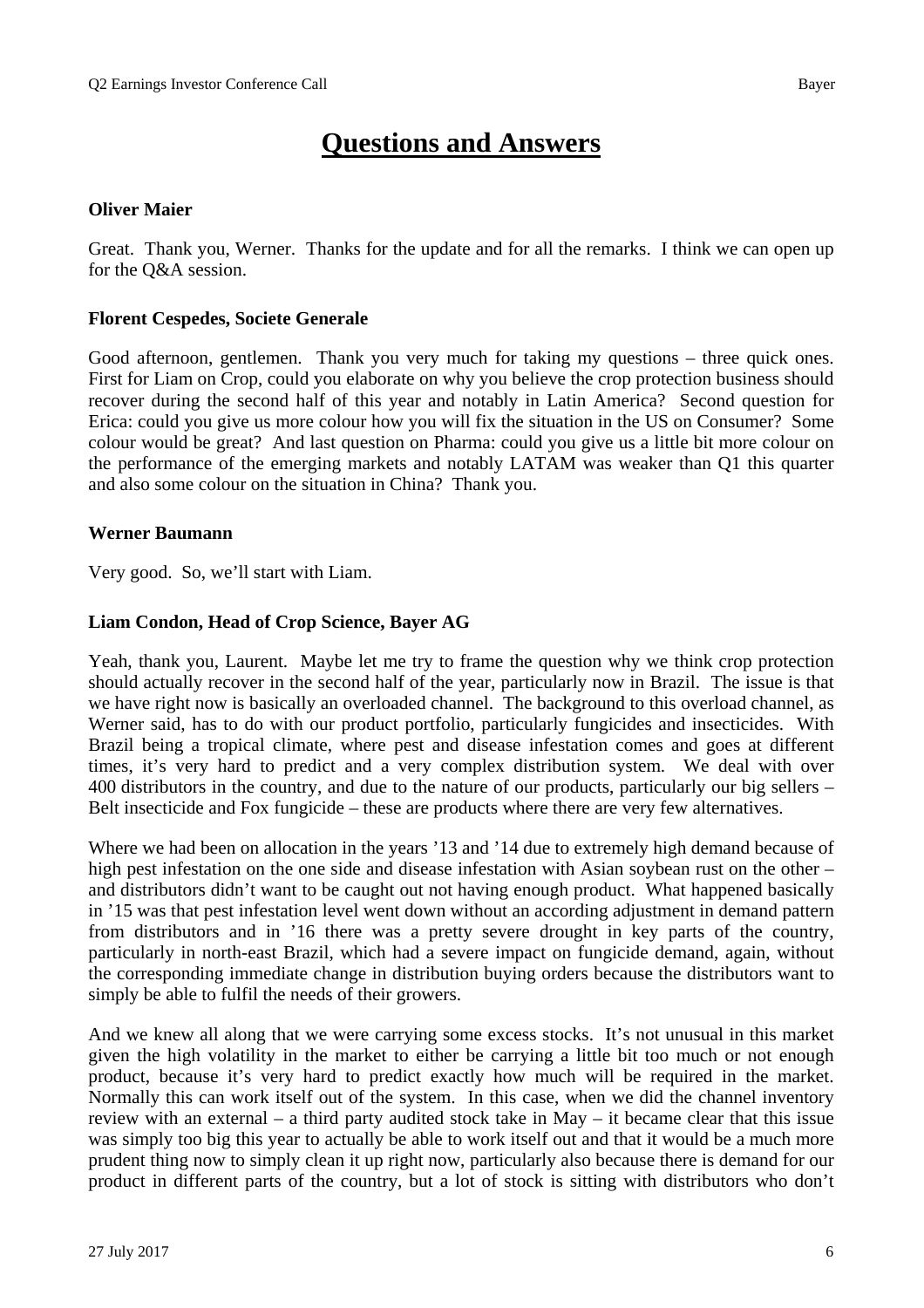actually need it right now, so this is why we have decided to have a policy of returns now. We check the quality of the goods and then we will wherever demand is available and the quality is ensured we would resell then those products, of course, to very different customers.

The underlying demand in Brazil is actually robust. We're assuming that consumption – demand in the market is in the ballpark mid-single-digit growth. What we have been experiencing is a problem on the sell in side because of overstocking, but on the sell out side – the actual market demand – this is, as I say, relatively robust and we could start then from the second quarter participating in that demand uptake as well. The only issue in the second half of the year we will also be adjusting our sell in to have it at a level that is below the consumption to ensure that we are not carrying an additional stocks going into next year, because we want to have as healthy a channel as possible. But the demand is there in the market and it's now a matter of just making sure that the inventories are at a safe and reasonable and prudent level.

# **Werner Baumann**

Thank you. Very good. So then we come to the US situation and what needs to be done, Erica.

# **Erica Mann, Head of Consumer Health, Bayer AG**

So Florent, thank you. Before answering your question, could you please allow me just to make some comments in order to frame the issue that has influenced the Q2 performance for Consumer Health, which I believe will also have impact on the balance of the year? Now, if you reflect on Q2 sales, you'll notice that they were largely impacted by North America, mainly the United States business, which was down about 8% on a currency-adjusted basis year on year. However, the rest of the world was up 2.2% for the same time period and also currency adjusted.

Now, the obvious issue for us is to focus on our US business and if you look at the overall market softness in the US, which is one of the important drivers and has been what has impacted the development in the quarter, but I also expect will be impacting the quarters coming ahead of us. Now, the North America region is of particular importance for us because it generates over 40% of our global revenues on a full-year basis. Market swings, therefore, impact our performance much more gravely than they potentially could on other market participants and sales declines of our three brands hampered the US development in the second quarter, those being Claritin, Aleve and Coppertone.

Now, this shortfall in top line is due to the market environment and the lower demand based on a weaker season and competitive activity. As a result of this, we have been affected by increased write-offs and the underutilisation of our production facilities, leading to an overall above-average increased cost of goods. It's clear that we need to focus on managing the turnaround of the US business and it is of upmost importance that we actively manage sell out consumption of the brands in the US. What I mean by that is that brands are being bought by and being consumed by the consumer, which is what we commonly refer to as sell out, versus just stocking retailers, in the trade often referred to as sell in. And we have to also address the rapidly shifting retail landscape.

Now, to do so we have to strongly execute on the already initiated short-term promotional measures, as well as our mid to long-term strategy. Now, by focusing on the short-term efforts these can be measured by our sell out improvements, including the following actions: continued promotional support on both Claritin and Coppertone to offset the currently weak season, implementing a new direct to consumer campaign on arthritis for our Aleve product in order to combat competitive relaunches and also to stabilise our market share, as well as enhancing our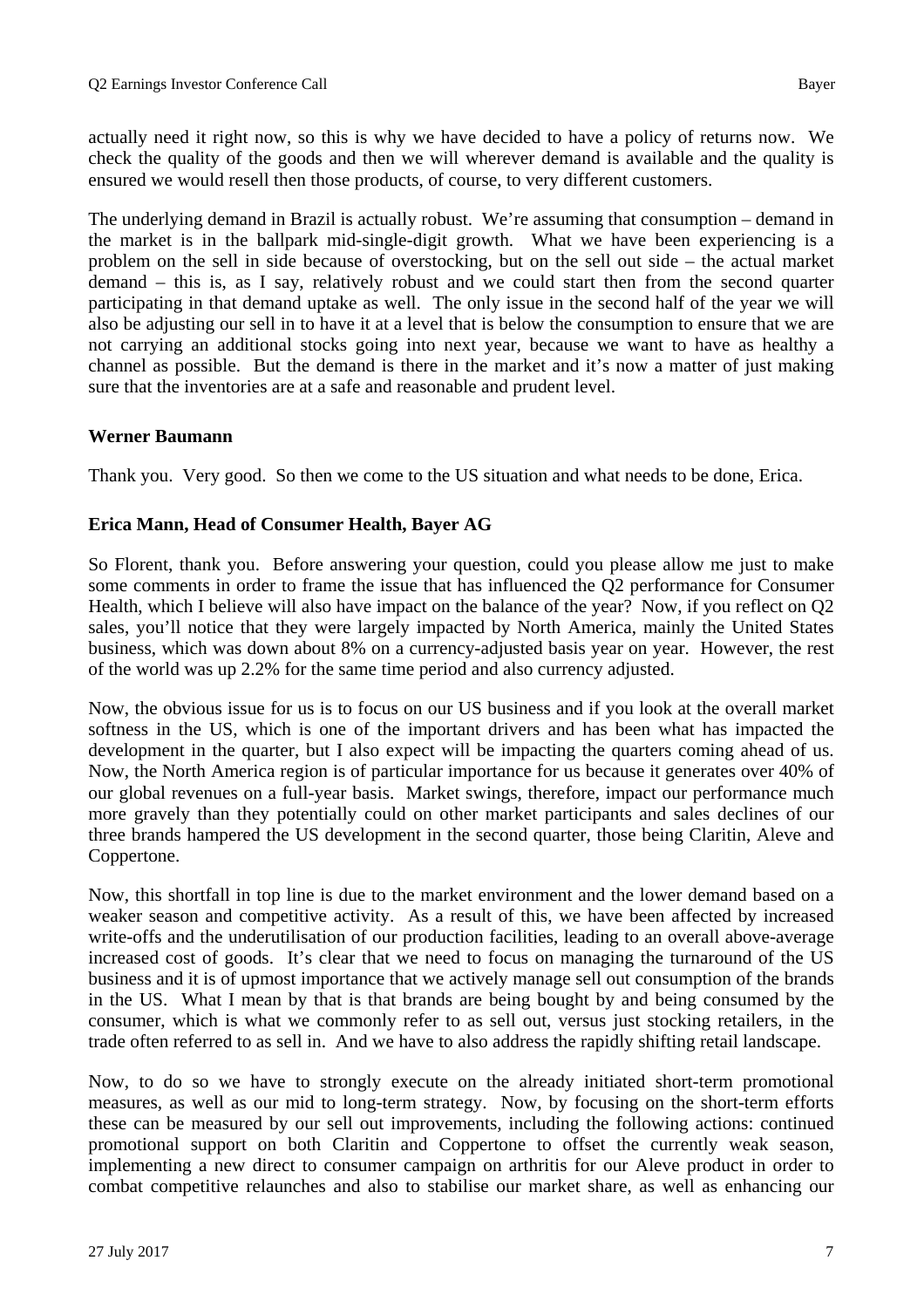distribution and launching a consumer activation plan for Dr Scholl's to regain market share And here we are seeing the first indication that makes us, I'd say, cautiously optimistic that we are on the right path, knowing full well that a quarter does not make a trend. Now, since the beginning of July we have new packaging on the shelf, new advertising on air and as expected retailers seem to have shifted their focus away from grooming to health and wellness items.

If I turn to the longer-term efforts, including addressing the rapidly retailing landscape, we see that value retailers serve a growing and so far underserved lower consumer base and that the OTC consumer buying behaviours is also shifting towards e-commerce channels, as you have probably also seen in other industries.

So strategically we'll focus on new retail trade partnership programmes, which will include new shelf sets to improve in store visibility, increase in store promotional support for our seasonal products and also co-creation on brand innovation opportunities. In addition to this, we'll focus on developing a very aggressive innovation pipeline and we'll also accelerate new channel strategies, such as e-commerce, to address the changes that are happening in the US retail environment. Obviously there is a tonne of work still for us to do and clearly this requires our full attention because the environment in this highly dynamic market is changing rapidly, but with that said, the long-term outlook remains positive.

Now, if I turn to your question about what are we doing in the US market to turn it around, first of all, we are working on addressing a number of issues and are actively facing these challenges. In the short term we are increasing our promotional support on Claritin and Coppertone to offset the weak season. We are restaging Aleve with the new direct to consumer campaign. This is to combat the competitive relaunches that have taken place. We are expanding our distribution and direct to consumer activations for the Dr Scholl's product and we are continuing to drive share growth on brands like One a Day and Alka-Seltzer Plus. We are also working on continually upgrading our capabilities, such as those that can deal with channel shifts, like e-commerce and in particular Amazon and also supporting the US team through this very difficult time to make sure that they can face these challenges head on.

# **Werner Baumann**

Alright. Thank you, Erica. Now Dieter on Latin America, emerging markets, China.

# **Dieter Weinand, Head of Pharmaceuticals, Bayer AG**

So let me begin by saying – Latin America – we're pleased with the performance we are seeing. We have continuing very good momentum there. It is obviously a little bit of a mix of markets when you look at Latin America, Asia without Australia, Japan, New Zealand and so on – Africa, Middle-East, so focus on the major markets. Growth in China – we are the number one growing multinational company now, according to the IMS. We have experienced year-to-date 16.8% growth. The last quarter was 13.4%. So I would focus on the year-to-date numbers because there's always fluctuations in these markets quarter-on-quarter. That growth is driven to a large extent by our more established products: Adalat, 16%; Aspirin, 16%; Glucobay, 16%, Xarelto grew 43%. So a very healthy growth there driven by volumes. A very good performance in China. I'm very pleased with that.

If I look at Latin America, we have 6.8% growth year-to-date. Mexico is growing very nicely – over 6.6%. Brazil had a little bit of a tougher economy at the beginning of the year, but growing nicely. Xarelto in Brazil growing 13.4% – already the largest product there on the market. Mirena,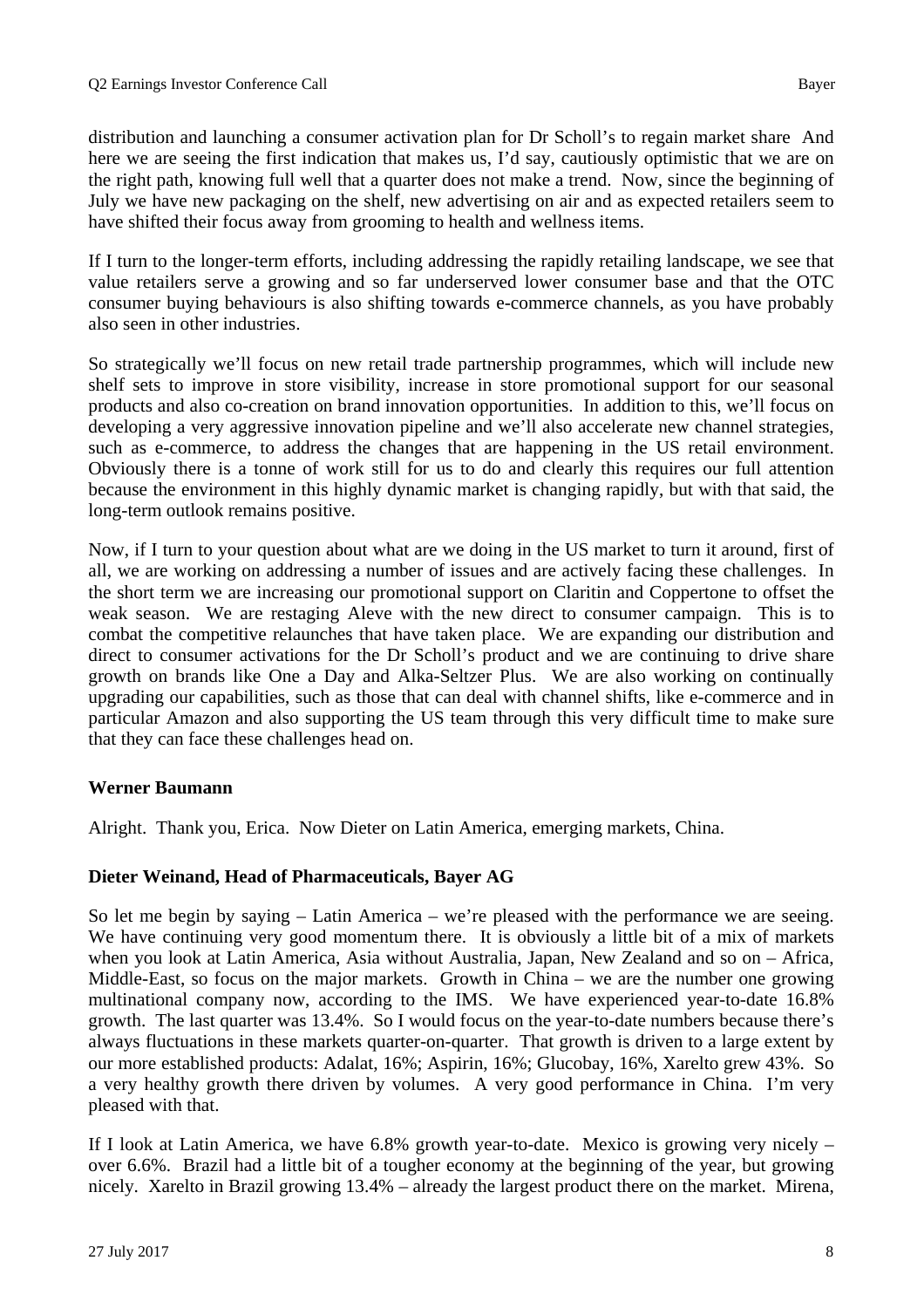55.1% [inaudible]; Eylea, 31.5%. So Brazil – our key core products continue to perform very well, driving with Mexico our Latin America business. CONOSUR markets up 22%, so doing well as well.

Looking at Russia, on a year-to-date basis currency adjusted it's 8.9% growth, driven by Xarelto, 41% growth; Mirena, 13% growth. Offset by Eylea's competition – generic competition we have there. There was a bit of order pattern fluctuation, so we saw a higher first quarter and some restocking occurring after a price decrease – price increase in the first quarter. In the second quarter, therefore, it was a little bit lower. Also impacted by an order that was not shipped in June but shipped thereafter, so we had a double technical impact there and overall we expect the market in Russia go grow in the high single digits and local currency has been performing continuously well, so good momentum. Some technical impacts there, either with currency or so on, but overall very pleased with the performance in our emerging markets, particularly with our growth driver products.

#### **Florent Cespedes**

Dieter, just a follow up. Could you then assume that the first-half performance is more reflecting the long-term trend on the emerging markets rather than the second quarter?

#### **Dieter Weinand**

I would not expect any unusual one-offs to occur in the second half of the year. We would maintain momentum that we have. I don't see anything unusual coming.

# **Florent Cespedes**

Okay. Thank you very much.

# **Michael Leuchten, UBS**

Thank you. It's Michael Leuchten from UBS. Three questions please. One for Dieter: on the dynamics of the underlying Pharma guidance upgrade, in the opening remarks it was mentioned that Eylea had a bit of a headwind, so could have been stronger, yet the profitability was very strong in the second quarter. Kogenate was a bit softer, yet the profitability was strong. What's driving the underlying performance that continues to be very good that allows you to upgrade the guidance for the full year and what does that mean for your 2018 aspiration or target of 32-34% EBITDA margin?

The second question on Consumer – just in terms of the inventory write-downs that actually did go through in the quarter, which products did you actually decide to write off? If I read your interim report appropriately there were some write-offs in there. And then a broader question on the debt and the debt ratings. Have you actually had a meeting with the debt rating agencies to go through the updated numbers ahead of the closing of the Monsanto acquisition? Thank you.

#### **Werner Baumann**

Okay. Let's start with Dieter.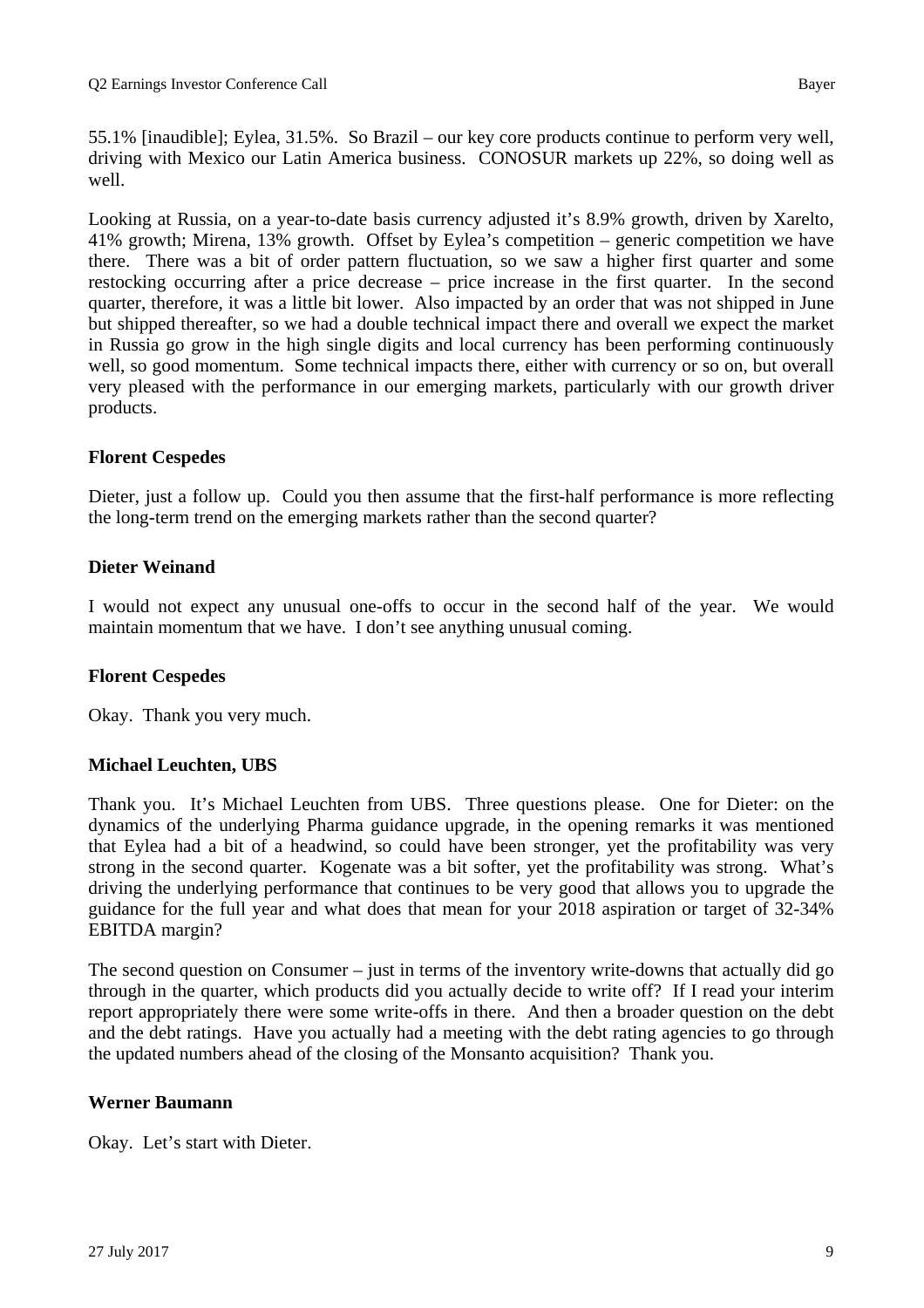# **Dieter Weinand**

So let me start with a little bit of an explanation on Kogenate. We had guidance on Kogenate previously on par with prior year and if you exclude Helixate and look at the products that we market – Kogenate and Kovaltry we are actually right on guidance – on par with prior year. As a matter of fact, in the US we have grown our base 22-23% for the quarter, 11% year-to-date, because in Kogenate there's always fluctuation, so you should always look at a longer period than quarter on quarter. We have gone year-to-date 11% in the US with our brand in the hemophilia franchise. In Germany 8%, in Canada year-to-date 7.4%, so we have good momentum with Kogenate and Kovaltry. That is impacted primarily by the lower order volume, as Werner eluded, by our partner, CSL, that we are trying to compensate for. The good news here is although it is a slow-switching market, more than 60% of Helixate switch has come to us, either through Kogenate or Kovaltry. So we are switching as fast as we can.

You alluded to Eylea headwinds. Actually, I would address Eylea slightly differently. We have now actually expanded our market leadership position from a 50 point – 2% or so to over 52% now, so we have now 52% market share, again expanding our market leadership position. We have market shares ranging between 38% and 71%, depending on the country. In-market performance is actually continuing with good momentum. That is why we raised our guidance to high-teens percentage growth versus mid-teens previously, so we remain confident in Eylea performance.

Now relative to the guidance for the remainder of the year, we remain very comfortable with our guidance for the remainder of the year, both top line and bottom line, because in market momentum on top line is intact and continues to perform well. In our bottom line guidance – includes some launch investments that we previously mentioned – COMPASS, for example COPANLISIB; the roll-out of Kyleena and so on and some additional R&D investments have also been previously mentioned, with Vilaprisan moving into phase three and so on. So that is all included in our guidance. That is why we remain very comfortable with the guidance that we have provided. In 2018 we don't guide at this point. We do that, as we always do, later on.

#### **Werner Baumann**

No change to mid-term here on Pharma. So then we come to the next question on Consumer Health and inventory write-offs. Erica –

#### **Erica Mann**

The bulk of the write-offs came from the re-staging of Coppertone and Dr Scholl. Now, what we are making sure is that first of all we continue to stay close to inventory forecast, making sure that we continue to optimise our costs, including our cost of goods. We're looking at insourcing technologies and products that are currently outsourced to make sure that our plants are fully utilised. I just want to point out again that quarter two and quarter three are very heavy investment quarters in order to support the sell out of seasonal brands, like Coppertone and Claritin.

#### **Werner Baumann**

Okay. Thank you, Erica. And then we come to Hanno on debt ratings and discussions with the agencies.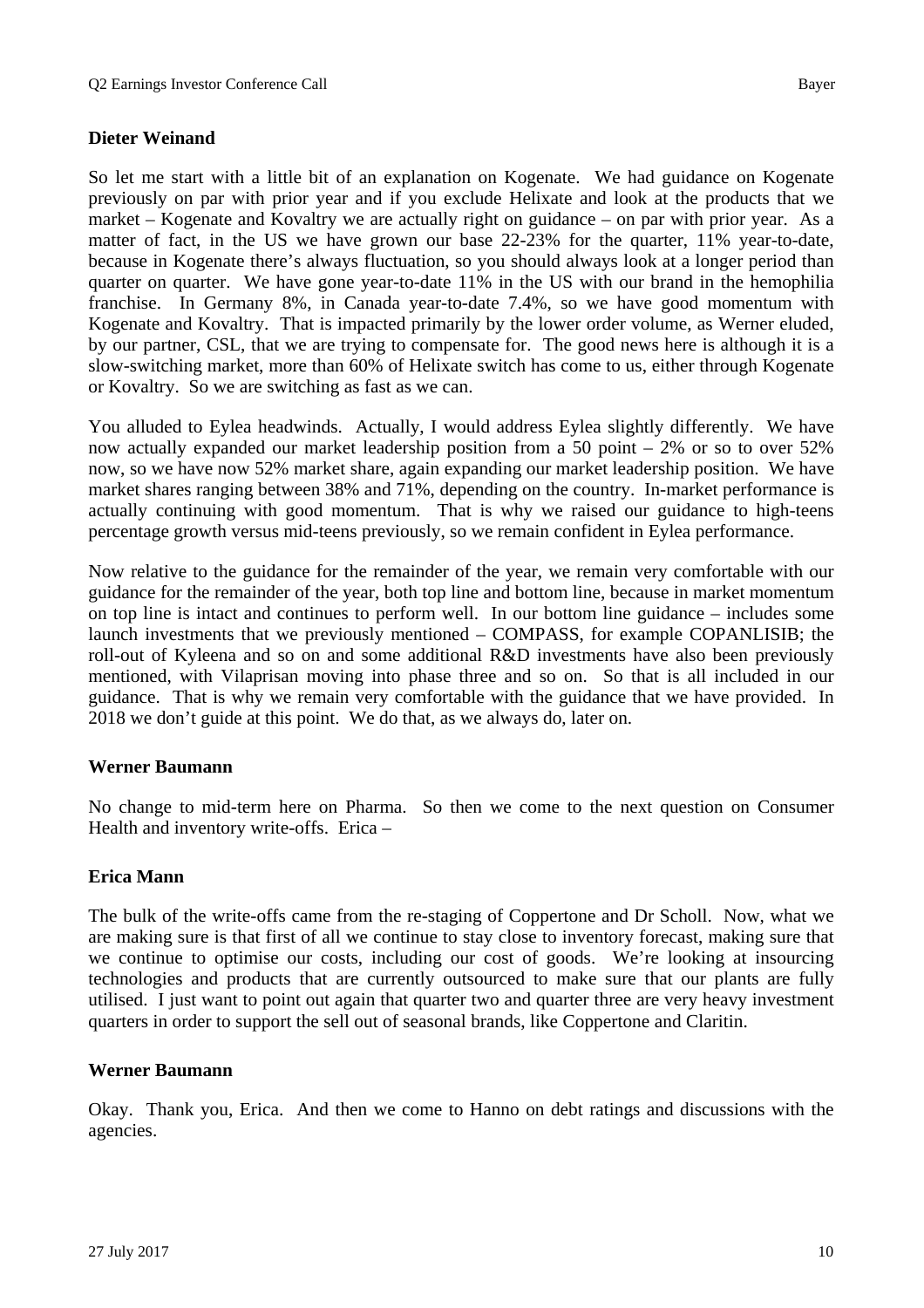**Johannes Dietsch, Chief Financial Officer, Bayer AG** 

Of course, we have our regular meetings with the rating agencies. The annual meetings took place on the second quarter. We again met with both agencies and we continue to be very optimistic that a downgrade in the debt ratings will not be larger than two notches on the current levels of A-, A3. Even with the situation we are in right now, a downgrade by just one notch cannot be ruled out either.

# **Jeremy Redenius, Bernstein**

Thanks for taking the questions. A couple of questions on Crop Science please. The first one is – I heard Liam mention the potential to resell some of the products that you're getting back, which kind of led me to the bigger picture question of: we've seen the EBITDA impact today, but what will the actual cash impact be in the end? Because I see part of it is impairments etc. and if there's potential to resell some I wonder if the cash impact might be a little bit less at the end of the day. And then, secondly, I understood that the absence of pest pressure and the absence of soy bean rust led to the build-up of inventories over the last couple of years. I'm curious – have you had any estimates of how much of the reduce in insecticide demand was due to Monsanto's insecticidal trait, the Intacta product. I'm wondering if you think that might have had a meaningful impact on demand for insecticide that wasn't foreseen as well. Thanks very much.

# **Liam Condon**

Maybe I'll take the second question first, and Johannes will take the question on the cash impact. So specifically the introduction of Intacta from Monsanto is basically in line with what our forecasts were – our original forecasts. There's been no surprise about the penetration, which has been confirmed very strong and high, and successful penetration of Intacta, as confirmed by Monsanto. But this was in line with our expectations and the big surprise was really the degree to which the pest infestation declined, at the speed with which the pest infestation declined, even ahead of the launch of Intacta. And of course the impact of Intacta is that there's less sprays required anyway, and the less sprays required was factored in, but the speed of the decline in pest infestation was really the big surprise in the market. So Intacta per se was not the surprise from a penetration point of view.

# **Johannes Dietsch**

On the provisioning we set up additional provisions in Brazil of more than  $\epsilon$ 300 million in Q2. This provisioning per se will not change the cash flow profile; it is cash flow neutral. And you will see a lower EBITDA but a compensating effect in the other working capital if you look at the cash flow statement. Over time of course, if we take back the materials we have logistics, we have costs for destroying the material, and we want to spend, of course, compensating lower sell-in which will then also to have an impact on the cash flow profile through the next couple of months.

# **Jeremy Redenius**

I heard you say for the second half of the year you expected volume growth again in this business. That's already taking into account the effect of lower sell in Brazil in the coming quarters, is that right?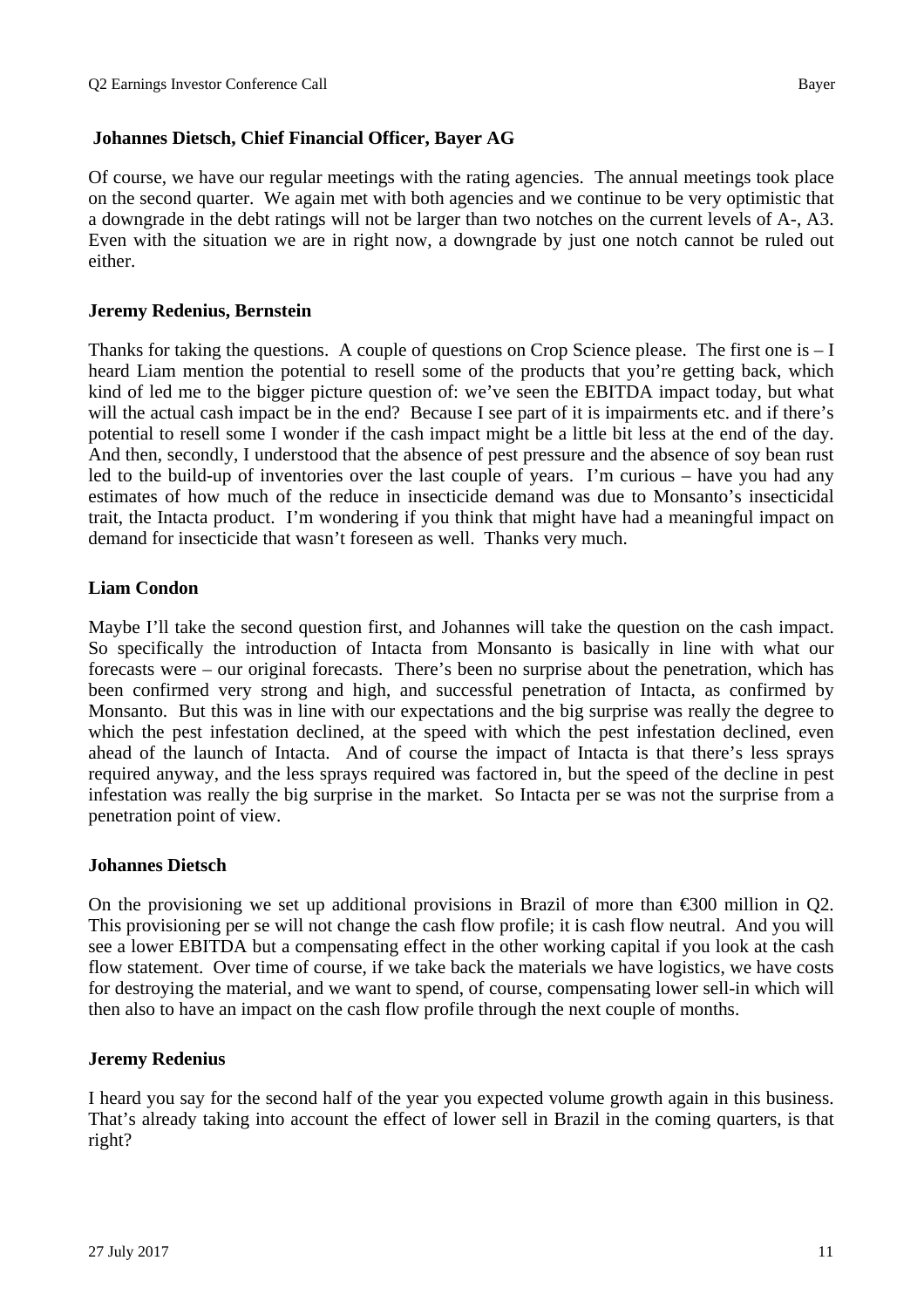# **Liam Condon**

Yes, that's correct.

# **Tim Race, Deutsche Bank**

So I have a few questions if I can. First of all, starting off with Erica, hopefully, on consumer health. We've heard Glaxo, J&J and now yourselves talk about a slowdown in consumer health, and each company has given slightly different reasons. Obviously there's a general consumer slowdown in the US, but we've also heard China and India mentioned. Perhaps you could talk about the different regions and what we are seeing there, and whether yours is solely located in the US. It's a little bit confusing from the outside world, given that we don't have that much disclosure from any of the players in these sorts of markets. And perhaps you could just talk to us about your confidence of overall consumer health growth in the next three to five years on a CAGR sort of basis, and perhaps help us understand what you expect for the US and some of the other markets.

And perhaps just moving to Liam and the crop science division; we talked about Brazil, which perhaps is a bit of a muddy field at the moment, but when we talked about green shoots earlier in the year I'd just like to understand what you've seen so far from some of the European and US harvests, and what you expect to see for the rest of the seasons and perhaps into 2018. Any sort of green shoots or positive signs that you've seen for a change in fortune here would be nice to comment on.

And then perhaps on the Pharma pipeline, if we could just talk about the relative merits of the pipeline now. Obviously Anetumab, from back in September, accounted for about a third of your peak sales estimates from your key products. You've had some progress on Vilaprisan moving into phase three; I'd like you to perhaps talk about some of your confidence from the phase two study here, and what you've seen that's given you more confidence to move into such a big phase three programme. And perhaps just what's the next phase for Anetumab or your oncology pipeline going forward. Thank you.

# **Werner Baumann**

Okay, thank you very much Tim. We start, as you wish, with Erica.

# **Erica Mann**

Thank you, Tim. Just to your question on the regions, I will try and break it down as we see it. As you heard from our competitors the US market is under tremendous pressure, and there's a number of factors that is changing that. We see consumers driving more for value based products. There is a lot of pressure on consumers in the lower and middle income area, and then of course the retailers are under tremendous pressure going from e-commerce channels and shifts that are happening. And so there is a big scramble in that market and a lot of efforts to improve working capital, so reducing inventory etc, and more [inaudible].

If we go beyond the US we do definitely see some slowdown in places like China. The data I have, year-to-date April market growth for China, which comes from IMA, so it's roughly a 1.4% growth in the OTC market. We see some bright spots in places like in Europe – Germany up 3%, whereas, on a counterbalance the France market down 1% in that same timeframe. We do see the Russian Federation having recovered somewhat, back to growth of about 7.5% in that April year-to-date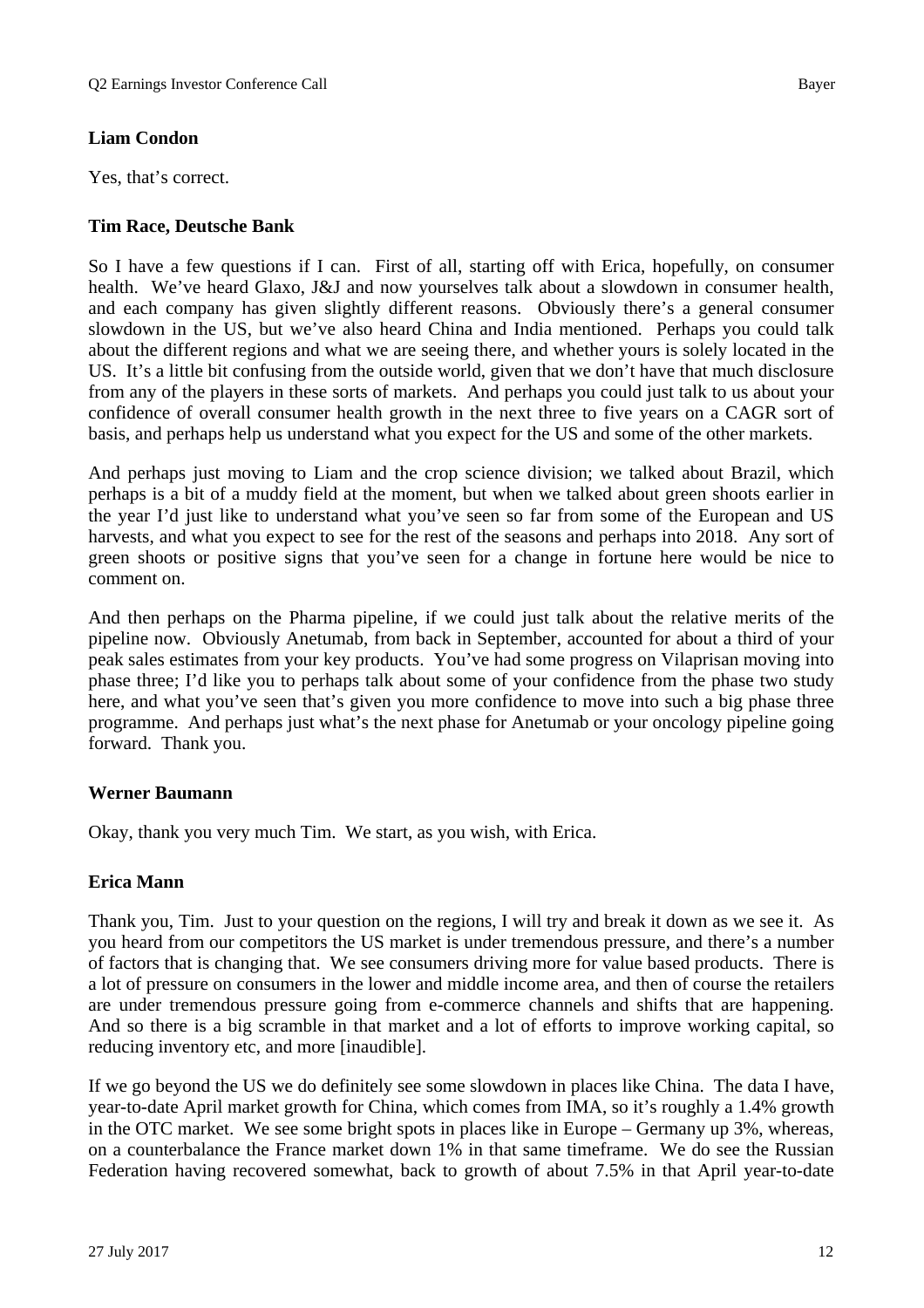period. And then of course if we go to the Latin American region we see continued softness in the Brazilian market, the macroeconomic environment that is impacting that market. But we see some good performances coming out of others like Argentina. Some of this is inflation driven; we saw that market up 30% in the year-to-date performance, and of course Mexico fairly stable at a 7.7% growth in the period. So I hope that helps with you with a little bit more insight around the market.

# **Tim Race**

Yes, what about the outlook going forward? Do you still feel 3-5% is a reasonable expectation for the consumer market overall, or have those expectations lowered?

# **Erica Mann**

When we look at the overall market we think it will be a low single digit growth in the coming years. And that's averaged, if you look over a 10-year period at the marketplace, you'll see that it would vary anything between a 3-5% CAGR over a 10-year period. For the coming years my instincts and references that I have is indicating lower mid-single digits.

#### **Werner Baumann**

Okay, thank you Erica. So then let's move onto the next question; Brazil, and our situation out in the US and the prospective on that. Liam?

#### **Liam Condon**

Thanks a lot, Tim. Thanks for moving us from the muddy fields to potential green shoots. So overall from a global point of view it's always important to point out demand is steadily growing, basically because all the long-term drivers are intact. What we're seeing around the world, basically the stock-to use ratios for corn and soy is the big value-creating commodities, or at least stabilising partially decreasing. We haven't reached a turning point where a supply shock happens, i.e. that there's a significant harvest failure somewhere due to weather reasons, for example too much drought. But if we look at the Chicago Board of Trade futures for corn, soy and wheat they're at least stabilising, if not trending up, and again this is on the back of a steady demand increase. So I guess the crop development over the next few months now in the northern hemisphere will determine commodity prices going forward. It is very dry in the US now. This can potentially negatively impact the harvest, which would have a positive impact on commodity prices.

But this, we simply have to see what the quality of the harvest is going to be. I think what you're in general seeing as well is the big seed companies who have reported, but also us with our seed portfolio. We're seeing pretty robust growth, also in SeedGrowth if you take out the Brazil impact. And usually CP, crop protection, then follows. You've got to get the seed in the ground first and then the crop protection follows, so a lot depends now on the quality of the harvests to come, but the underlying demand is basically there. So we still continue to believe that it will be a slow return to growth, and given the fragile balance between supply and demand it doesn't take much to flip that balance and then start moving into a more positive part of the cycle.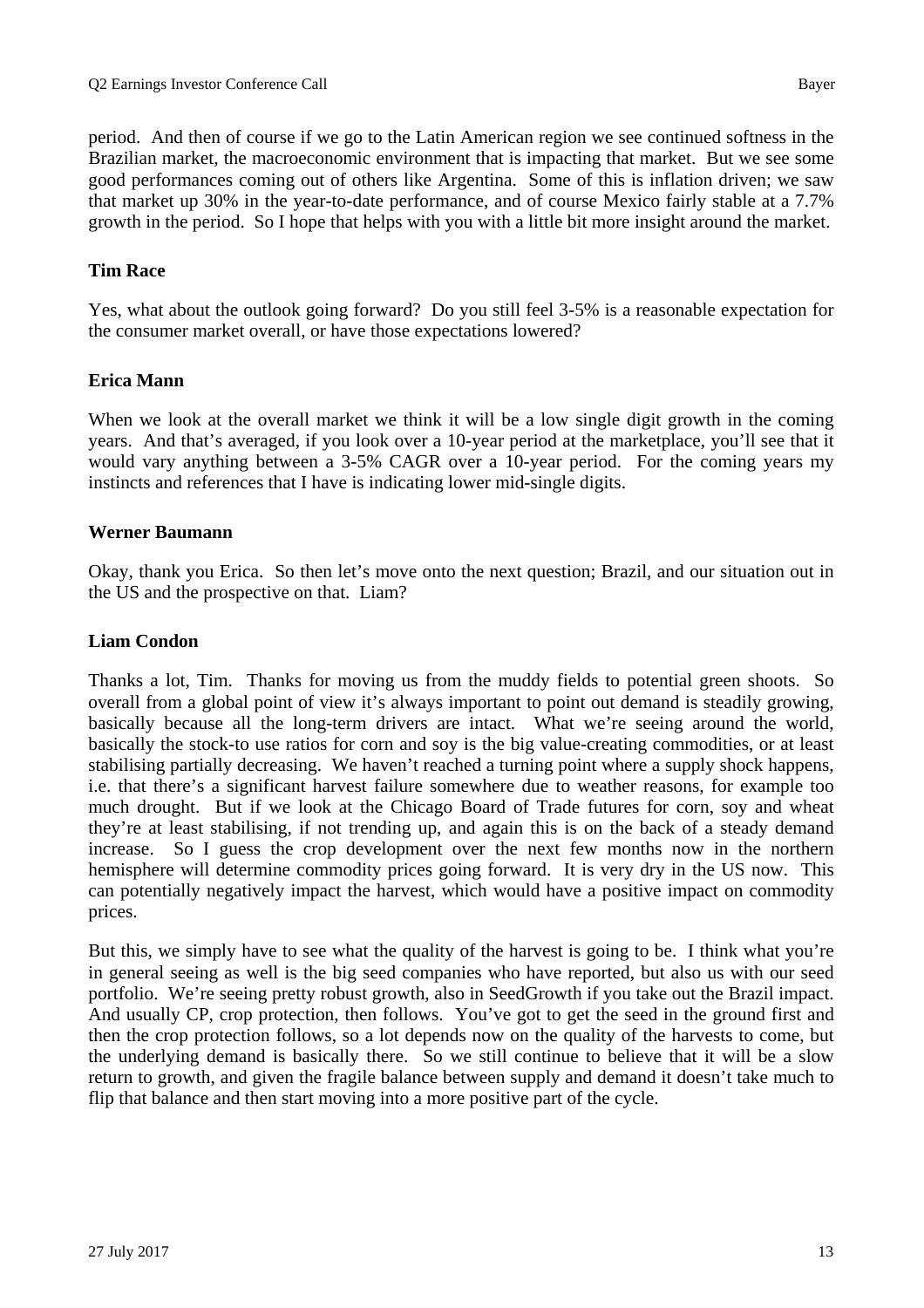# **Werner Baumann**

Okay. Thank you, Liam. And then on the Pharma pipeline.

# **Dieter Weinand**

So Tim, let me start with Anetumab first. Obviously, mesothelioma is a notoriously difficult to treat tumour, and we had hoped for a different outcome based on what we had seen in the phase one data, where still have some patients alive after a number of years. The drug failed to demonstrate superiority versus Vinorelbine in second-line mesothelioma in a very different to treat tumour type. The study continues – as you may know – for the secondary endpoint, overall survival. So it's not like we have not seen activity; we have seen activity in this study, just it's not – it doesn't meet the primary endpoint of superiority to Vinorelbine.

So based on that data we are committed to the continuing the development of Anetumab across multiple tumour types, most of them that have demonstrated a higher sensitivity to a [inaudible] directed agents, as our toxophore in this case. So with Anetumab, although disappointing, it is not like we have not seen activity. It just is not separate – it doesn't prove the primary endpoint of superiority to Vinorelbine in this trial. We are currently analysing all the data to better understand exactly what tumour types, what patient types and so on are responding and which are not.

You asked about Vilaprisan, about the programme, so as I mentioned prior several times, it has greater receptor specificity in binding affinity than ulipristal. It is five times more potent and it has demonstrated a better bleeding profile. We have previously already published the phase two data for ASTEROID 1, where we had with doses over 1mg controlled bleeding in 97-100% of patients and achieve amenorrhoea in 87-92% of patients, and up to 40% of patients had reductions in fibrid volumes, which is very important as you know. No treatment emerged as critical in [inaudible] findings either, so based on that we felt very comfortable doing a phase two trial, ASTEROID 2 versus ulipristal. The data has not been published yet; we'll be publishing that data in an upcoming scientific conference. And based on these two datasets – the head-to-head vs ulipristal phase two, and ASTEROID 2 and ASTEROID 1 data, which I just described – we felt very comfortable moving into phase three with Vilaprisan.

The number of studies we're conducting are directly related to the fact that we are comparing to local or regional competitors in that sense to be very competitive in the market once we come out. But we feel we have the potential for a best-in-class product. Overall we feel comfortable with our pipeline in mesothelioma. I'm only represents a very small piece of Anetumab, as you know.

# **Tony Jones, Redburn**

I've got three. So firstly for Liam – Crop Science. You say that you've got 400 distributors and quite a complex supply chain, so how can you really be confident that you've fully cleared the decks and we don't have any more inventory coming back to haunt us later in the year? For Erica, I appreciate the detail on the turnaround plan. That was very good, but what do we need to factor into the model in terms of extra promotional costs, A&P spends, that kind of thing, and maybe even some capex for internalising logistics?

And then finally for Dieter, on Mirena we've seen three very strong double-digit quarters of growth, but not this quarter with a big setback in terms of the growth rate. Is that due to the gains from Kyleena over, or is it just phasing or something else we need to think about? Thanks very much.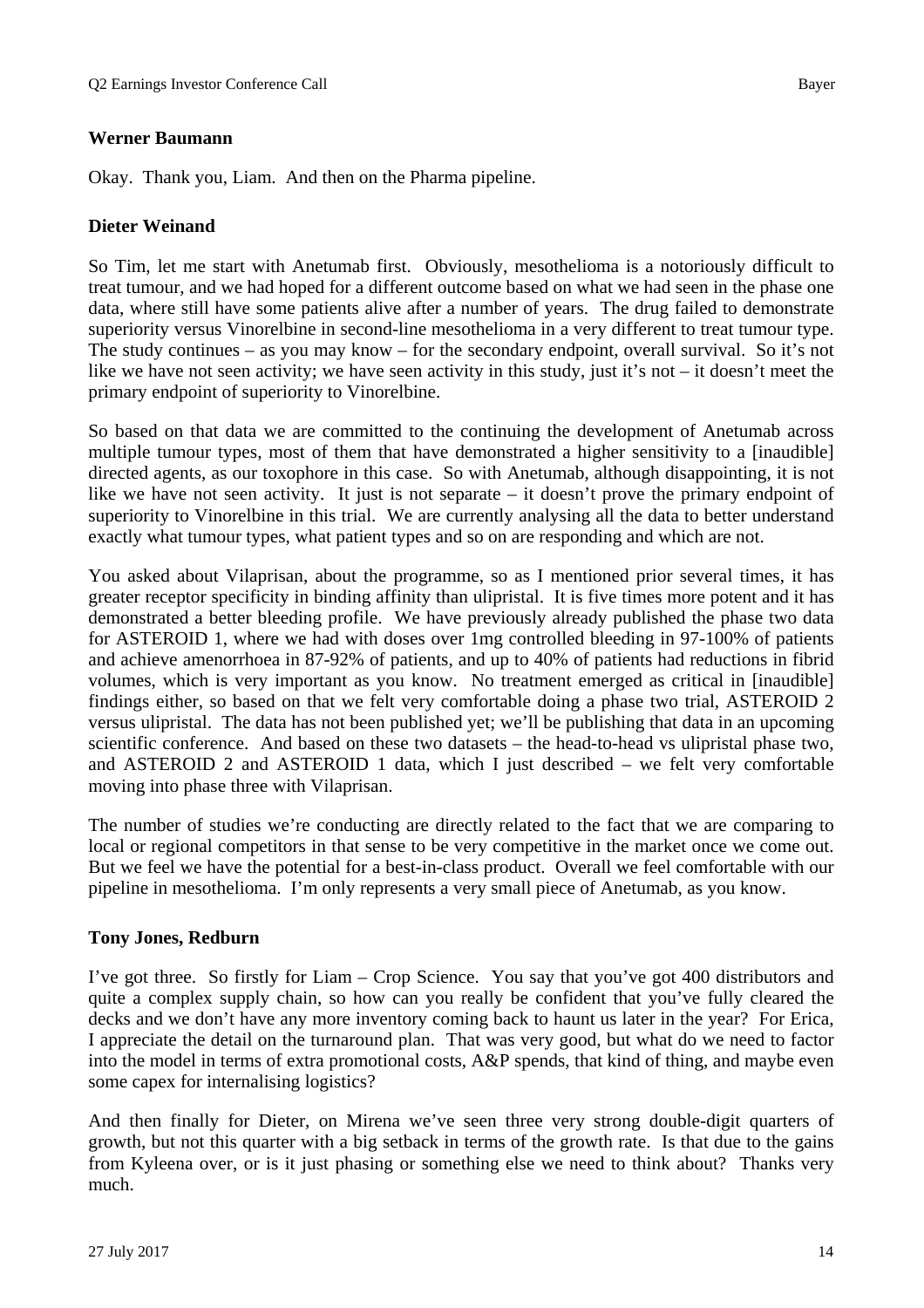# **Werner Baumann**

Alright. So Liam, supply chain visibility and level of comfort on inventory situation.

# **Liam Condon**

Thanks a lot Tony; it's a great question. Maybe just up front, one-third of the market in Brazil is direct customers, and two-thirds is to either distribution or cooperatives, so we have no issues whatsoever on the direct side. This is particularly usually seed, but also big customers for crop protection. That's fully okay. The issue is related to where we have distribution and co-operatives, and that's where we have the 400 distributors.

What we do in the physical stocktaking is basically we go through each and every customer product by product, so we have complete transparency and know exactly what we need to do to make sure that the channel is clean. And I think possibly even more importantly going forward, we do have in most countries around the world a pretty sophisticated inventory management system that links our own inventory management to those that – basically the systems of our distributors. We were in the process of rolling this out in Brazil. In Brazil it simply takes longer because it's a much more complicated logistics channel than anywhere else, with many more distributors. But we're accelerating the introduction of this system now, which would in the future allow us also a much higher degree of transparency on what's actually happening in the distribution system. So I think that's both related now to cleaning up the situation – we have good confidence, but more importantly going forward we believe we're putting in place a system that would really help prevent such an issue happening again.

# **Werner Baumann**

Let me briefly answer the question on resource on Consumer, Tony. The point is that we are, as Erica mentioned, in a turnaround situation in the US. We have decided that we need to continue to invest behind some of the turnaround brands, and we have mentioned them earlier. Of course with Dr Scholl's and Coppertone with the relaunch on one side, we need to further invest behind Claritin as the season still extends into Q3. And last but not least, also in terms of competitive response, we do need to do more on Aleve in order to regain some of the territory that we have lost in the second quarter. That does not mean that the elevated investment level that we are going to see, particularly in Q3, is going to sustain itself going forward. I think that's somewhat premature to take such a conclusion, and in terms of capex and other investments there's nothing that we see outside of the ordinary course of the business that would alter the profile of the consumer business, given the situation we have in the US.

Last but not least, as you would also rightfully expect there's quite a number of activities going on in terms of optimising our investment and spend profile, also looking at further margin contributions. One relates unfortunately always a little bit longer term, so not immediately accretive as in the next few quarters, to our logistics and supply chain optimisation. The other one – this is a multi-year programme – the other one that I'll spell out is the net revenue management optimisation that we are also working on, but with virtually no effect for the remainder of 2017; that is to come 2018 and in following years.

# **Tony Jones**

Thank you. Yeah, there was just one follow-up actually for Dieter. The question on Mirena.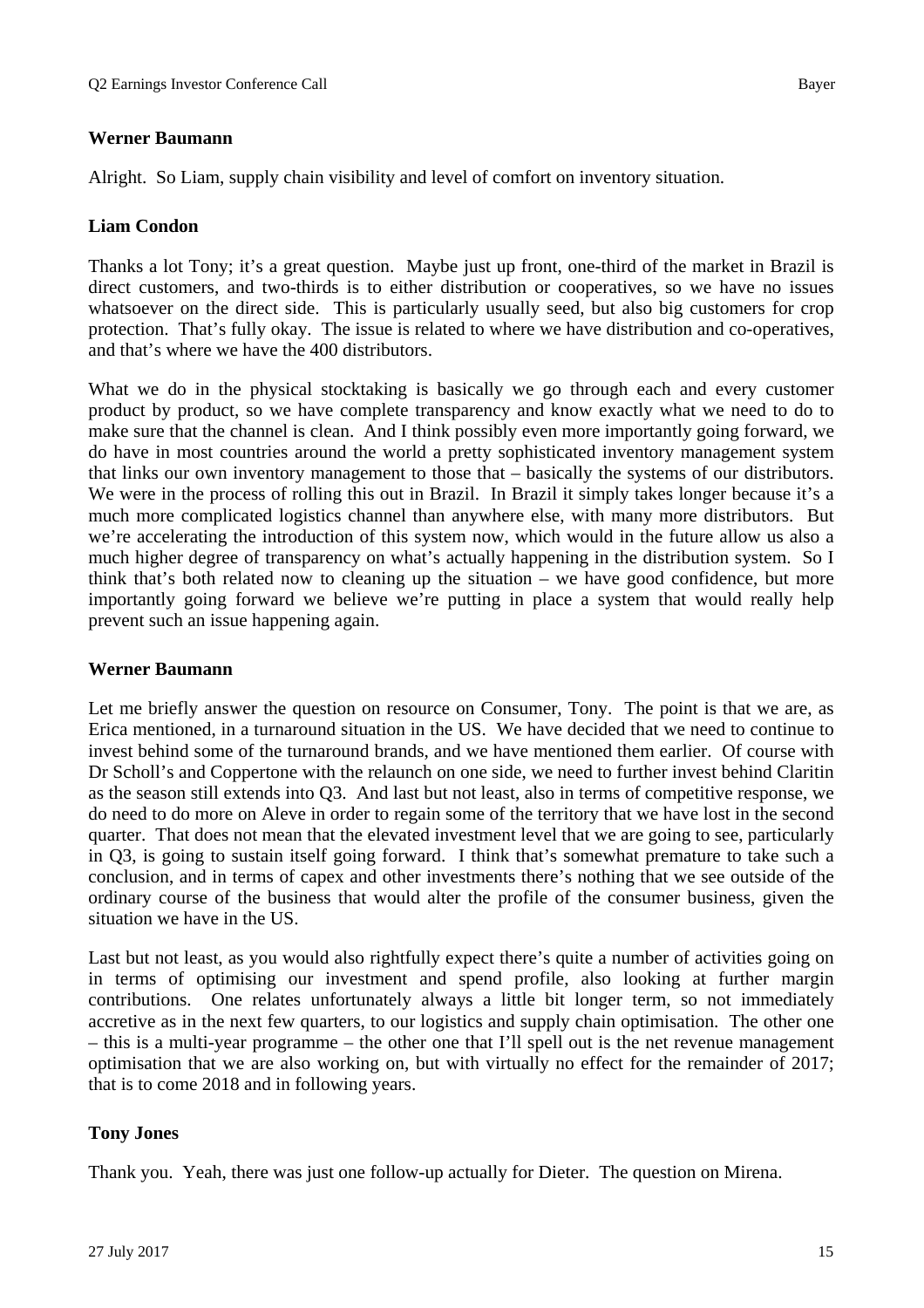# **Dieter Weinand**

Actually the Mirena should be reported in the Mirena family, and within that we're doing really well. Mirena continues to grow. Kyleena is really off to a very good start, and going forward we continue to roll out Kyleena launches in additional countries. So the quarter was 4.5%, but year-todate 13.4%. But in-market performance is actually quite good. The US orders we got in the first quarter impacted the second quarter. That is the aberration that we see here. In-market performance is strong, which is also why we raised our guidance to low teens percentage growth from mid to high single digits. That should be the indicator of what we see the in-market performance.

# **Oliver Maier**

Thank you, Dieter.

# **Richard Vosser, JP Morgan**

Just one follow-up on Crop to start with. I think Liam, you mentioned – or provision was mentioned as €300 million, and Liam, you mentioned obviously there will be impacts in the second half on demand. Could we expect over the multi-years of this build-up that it's about  $\epsilon$  50 million a year of sales that we're not going to get on an annual basis going forward? So just some colour there on the amount would be great.

Then a few Pharma questions, please. Firstly going back to Anetumab; there's been a lot of problems with antibody drug conjugates, that the therapeutic window is not wide enough for these products, i.e. that you can't actually beat chemotherapy. I realise you said that the base for tubulin chemotherapies is lower, but what really gives you the confidence that you've got a wide enough therapeutic window for this product? And then secondly, just on factor VIII. Obviously at ISTH, there was was very good ACE910 emicizumab data in the inhibitor setting, but we've got non-inhibitors coming. So just your thoughts on the competitive pressure from that. And perhaps just on your anti-TFPI product in phase one. We saw some data there from concizumab from Novo which had some D-dimer increases at higher dose, which I think is quite a nasty sign in terms of clotting, so just your thoughts about how realistic this target is and what you're seeing. Thanks very much.

# **Oliver Maier**

Richard, hi. It's Oliver. You lost me on the first question for Liam actually, can you reiterate that one more time? Sorry.

# **Richard Vosser**

Yes, apologies. So the question on Liam was just – you've obviously put a provision in for returns and it's going to affect ongoing demand going forward. Given the multi-year nature of the inventory build-up, should we be thinking about ongoing demand affected by something like  $\triangleq$  50 million on an annual basis?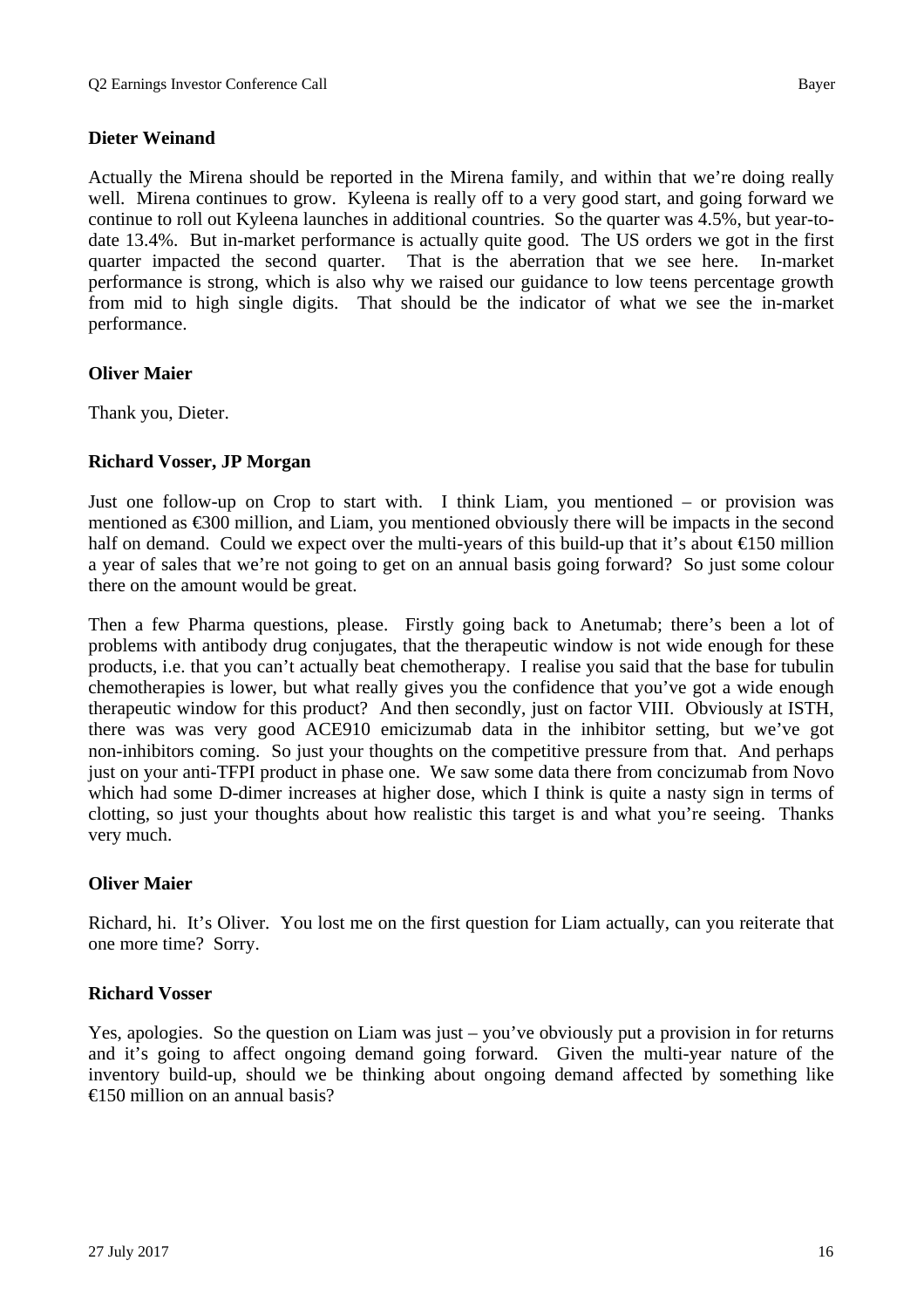# **Liam Condon**

I'll try and answer, then let me know if this addresses the issue. I think what we basically saw was a stocking demand from distributors based on a high level of pest and disease infestation, which then didn't materialise in two seasons in the market. This will at some stage materialise again in the future, so this is – I think in the nature of the business, particularly in Brazil, that there will be at different points in time a higher and lower demand. It's impossible to predict exactly when it comes, but you can be pretty sure given the tropical nature of the climate that it will come back. So this isn't a set amount, or rebasing from a sales point of view that sales has gone from a forward projecting point of view.

# **Werner Baumann**

Maybe before we go to Dieter on Anetumab ACE910 and the anti-TFPI, I think what is also important, just adding to what Liam said, is that the crop market is actually quite cyclical. You cannot simply straight line in terms of a trend growth on what might have been sell-in; that is not going to come back in terms of predictive trending going forward for a top line in a market like Brazil. I just want to share with you two numbers that illustrate the volatility of the Brazilian market in particular. Just look at the years 2015 and 2016. 2015 the [CP] market receded by 11%, the overall market. And then there was another one in 2016 with an additional 2%, and as you've also seen from our competitors there is more to come which is market volatility induced, not necessarily trend growth induced. So I hope that helps to shed a little more colour on how to look at the effects that we have adjusted for. And with that, I turn it over to Dieter.

# **Dieter Weinand**

Thank you. So let me start with Anetumab. Like I said, we remain confident in the data that we're seeing. That's why we're taking it forward. I also mention that we still have patients that have been on the drug now for several years doing well. We just need to figure out – and that's what is ongoing now – exactly analyse the data, looking at mesothelin expression, look at influx pump, look at various phenotypes of tumours and so on. These allow us to analyse that and we'll get back to you, but we remain confident in the product. That's why we continue to develop that.

You alluded a little bit to ACE910 in haemophilia. As you know, the trial for now that they have come up with shows competitive data, and when you look at our data with damoctocog-alpha, you see that we have actually quite similar data in terms of efficacy to what they have demonstrated, although they demonstrated in inhibitor population. It remains to be seen how they will do in the non-inhibitor population, but thus far the data looks quite comparable. So we believe with the familiarity of a factor VIII replacement product we will be in a competitive position with damoctocog alpha.

You also mentioned anti-TFP. That is in phase one currently, and you alluded to the Novo compound. While I don't want to comment on a competitor's data per se, it is a different mechanism of action and it is being studied in a healthy patient population, whereas we are studying our product in a patient population, so actually haemophilia patients, in a dose-escalating study in phase one. So I think that development is progressing very effectively and efficiently for our product, and I look forward to seeing that data.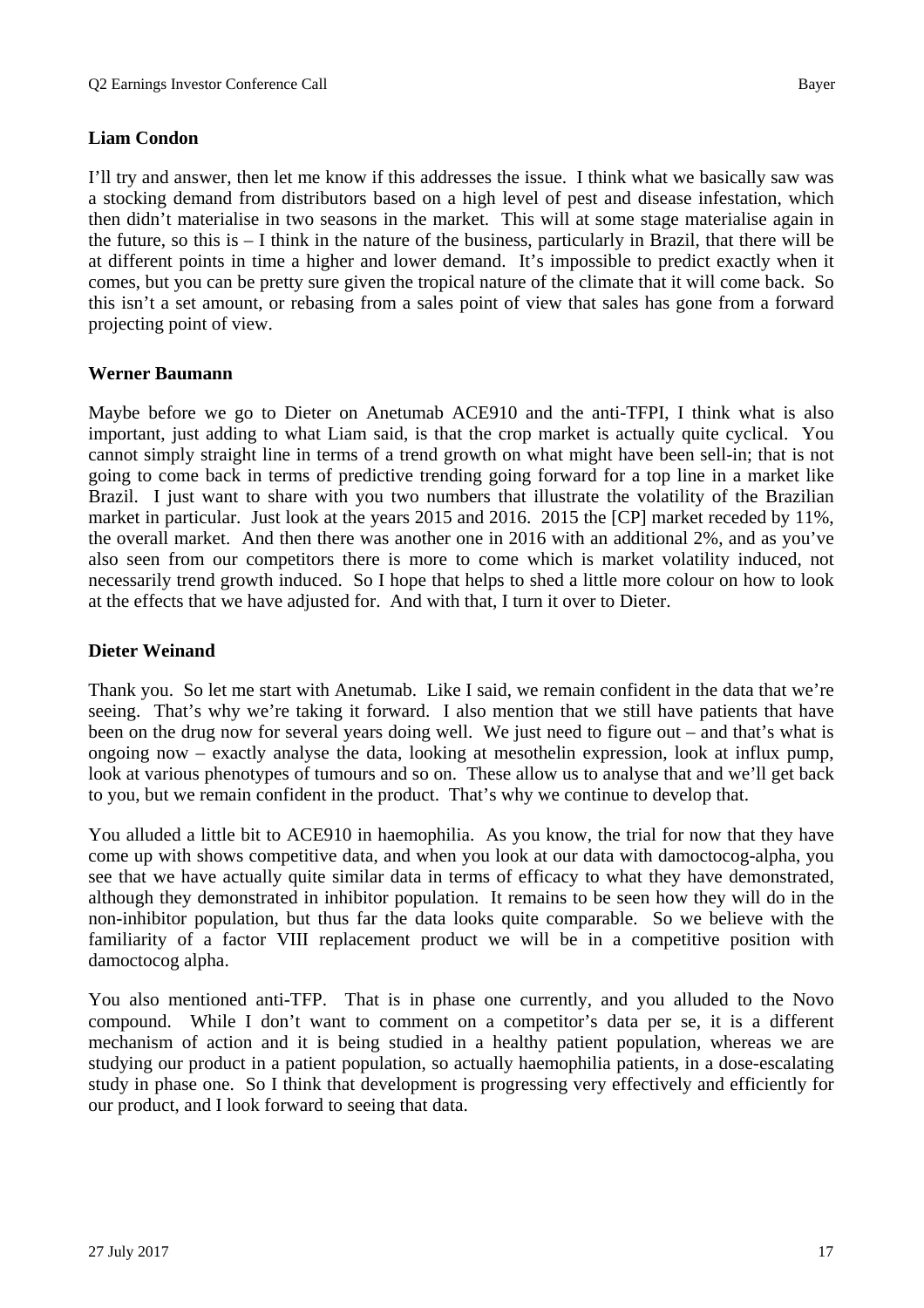# **Werner Baumann**

Okay, thanks Dieter.

# **Peter Verdult, Citi**

Three questions, please. Firstly for Dieter on Xarelto. The red carpet seems to be rolled out for COMPASS, judging by the agenda at ESC in August. I realise you can't discuss the data per se, but I would like to know what expectations you are working on regarding timing and guideline changes, and also just trying to ascertain how quickly you think you might be in a position to commercialise the opportunity in PAD and CAD, and when investments to capture the opportunity will be made. That's question number one.

Question number two for Liam or Werner, on Monsanto. The message since you've signed the deal has been consistent – close by year-end. Is this still feasible if the European regulators move to a phase two review, and are you in a position to give us any more detail on timelines or where we are with negotiations in the US and CFIUS?

And then lastly on consumer for Werner. A blunt and maybe prickly question, but what level of confidence do you have that the situation in the US can be turned around with the assets you have in play at the moment, especially in the context of continuing disappointments over the past few quarters?

#### **Werner Baumann**

Thank you Peter. So we'll start with Xarelto and the red carpet that Dieter's going to walk on.

# **Dieter Weinand**

Thank you very much, Werner, and thank you Peter for the question. I have not seen the data for very obvious reasons, because we want to maintain data integrity. I'm as curious about the data as you are, and very optimistic and hopeful. Once we see that data we can more accurately gauge the opportunity. Suffice to say that we are well prepared for all possibilities and outcomes, and the necessary investments are included in our guidance and reflected in our guidance that we have provided. So we want to get out there as fast as possible. We don't control prescribing guidelines; that is obviously an independent body that does that, so we cannot time that, but we assume if the data is the data that's strong enough it will be happening quickly. We will do everything we can to get the data out as fast as we are doing and file it as fast as we can. I just don't have any more information at this point.

#### **Werner Baumann**

Okay, thank you Dieter. So then on Monsanto maybe I can take it quickly and Liam can chime in. First of all, we have always expected that in Europe we might go into a phase two because it is a large and complex deal. Just by the pure magnitude of data we submitted to the commission it is clear that they have a lot of reviewing to do. In that context, we are confident that we can keep what we have said since the announcement of us having come to an agreement with Monsanto that we close by the end of the year. Why do I say that? The discussions with the European commission has been very, very intense – detailed, but also very constructive. We have I think established a very good rapport with the case team. There's a mutual level of respect and trust, also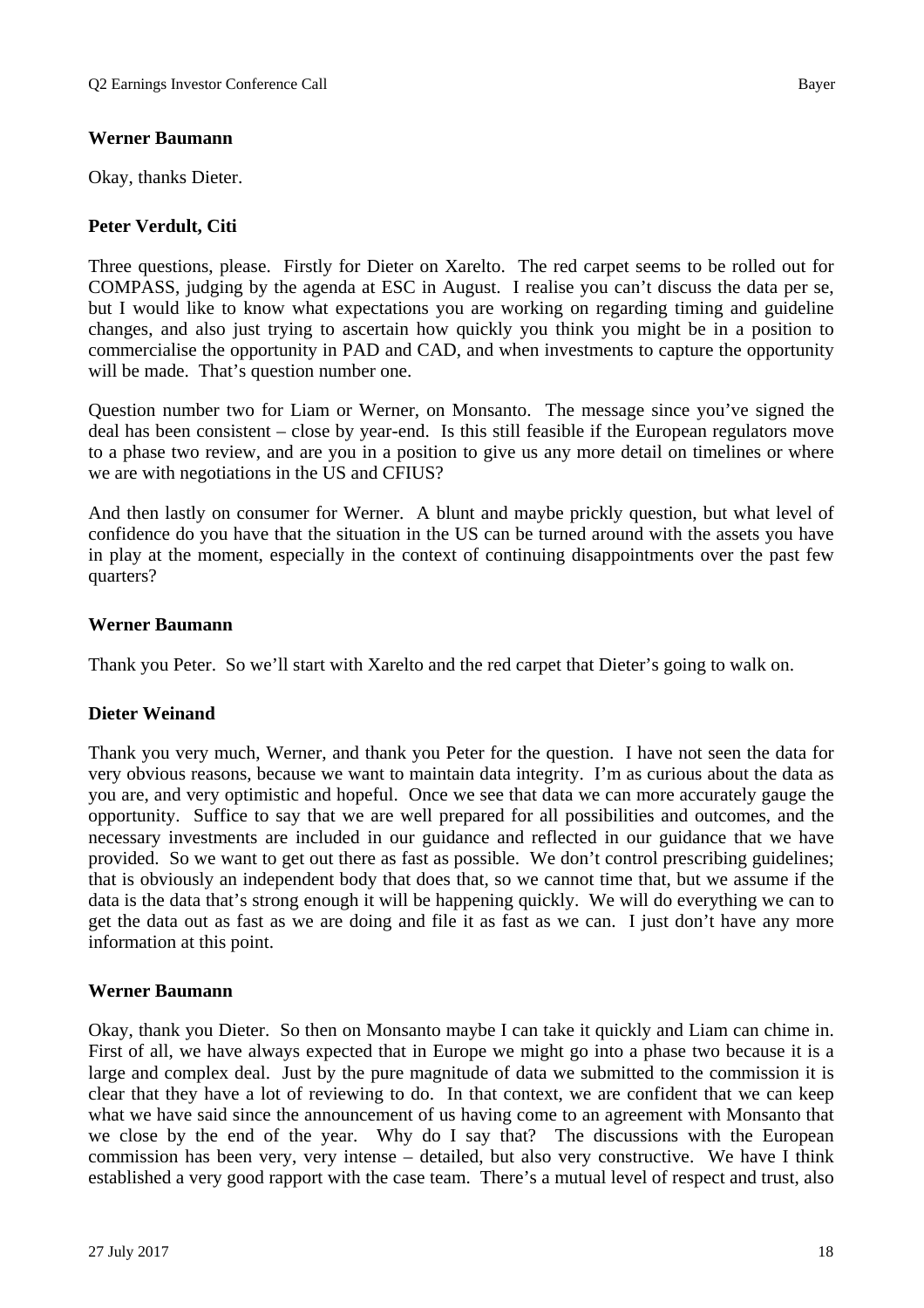in terms of some of the white papers we have prepared for them and so on, and what is in there. But also due to the fact that the completeness of our filing allows the commissioner to do a thorough review and they still half a year left. So we are looking first of all at the action date that is going to come up in August for phase one. We'll see what it is that the Commission has concluded in terms of discussion of potential remedies and then we take it from there, but given where we are right now there is absolutely no reason to doubt that this transaction cannot close by the end of this year.

You also asked on the US and both DoJ and CFIUS. On CFIUS, the process is somewhat more extended compared to what we anticipated, and we are working on getting more clarity with CFIUS, what is eventually missing. It might simply be the fact that given where the US administration is overall, not everybody who has a part in the review and the discussion is up to the level of staffing they need, also in terms of decision making in the different ministries to allow a more swift review with a final outcome. Our perspective on CFIUS in and by itself has not changed either. After the CFIUS clearance of the Syngenta-ChemChina transaction, and given the setting we have here with two western companies where most of what is related to Monsanto will of course stay in the US – also technology base and everything – there's nothing that would make us concerned that this transaction cannot clear CFIUS. Actually, to the contrary.

Last but not least, the progress with the DoJ. We filed already in December because the process happens to be different from Europe, and continued to be in good and constructive discussions there as well. This means the joint teams from Bayer and Monsanto, our lawyers both internal and external that support us, and of course the case team of the DoJ. Very fair pressure on the level of confidence in the US, and the Consumer business is no different from any other business but there's a few things that I think that are worth mentioning.

First of all, while we ourselves are disappointed with the performance in the US – absolutely no sugarcoating here – we do see signs of improvement. It is also important to note that Natalie Bartner joined in late 2015, and she has worked on changing the organisation, putting new people in place, upgrading the skill base and the results do come. That's what we fully expect, but it does take longer. And after about 20 months it is too early to say, 'Well you know, it hasn't worked; we think that the contrary is going to be the case'; we just need to give it more time, but clearly we do need to see the results, and we cannot wait forever to see a more sustained turnaround going forward.

Just two data points on that. Consumption erosion in 2016 in the first half of the year was about 4.5% in the US. While we have not returned to growth as of yet, the first half of 2017 we are just about flat with 2016. We have stopped the erosion now. It is all about reigniting growth.

# **Luisa Hector, Exane**

So I still have a couple more for Liam on Crop and Brazil, please. So you talked about potentially reselling some of the excess inventory, so I'm just wondering what the shelf life is, and if you can't resell whether we might see some further write-downs in connection with this. And then in your statement in June on the crop situation I think you mentioned that part of the charge was connected to preparation for Monsanto, so just wondered if there's any more colour on that.

And then perhaps an overriding question pulling it all together  $-$  so we look at consumer where you're suffering it seems from acute issues, which is the market changing, with e-commerce etc. but also perhaps a bit of lack of due diligence on the Merck acquisition. So I just wondered whether you can give us some comfort that the Monsanto acquisition is quite different in this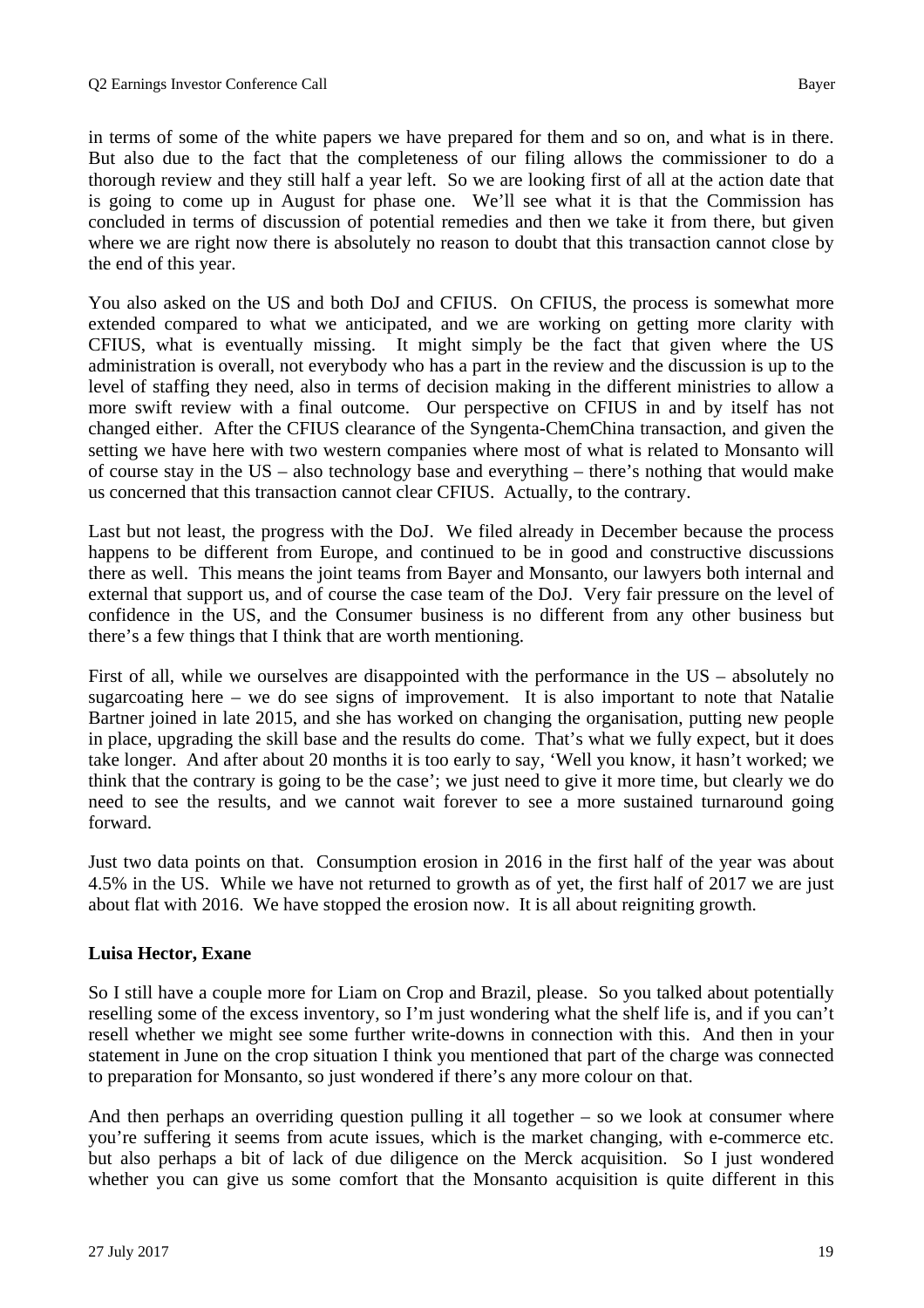regard, and that you're more comfortable on both of those aspects of the market and your ability to then do due diligence.

# **Werner Baumann**

Okay, thank you Luisa. So Liam first on Brazil, inventory and also your comments on Monsanto. I think you can clarify this very easily.

# **Liam Condon**

Thanks a lot, Luisa. Regarding potential reselling and shelf life, each product is a little bit longer or has different shelf lives. This can be in the region between two and three years. What we actually have done is, in our physical stock taking, we have gone through customer by customer, product by product, and identified which product can actually be resold from a quality point of view and which products, because of a limited shelf life, actually have to be written down. And there's already a provision for write-downs within the provisions that we made in Q2. So that's all already taken care of, and you shouldn't expect any more surprises from that side going forward.

On the question on Monsanto within the  $\epsilon$ 355 billion bottom line that was announced related to Brazil, none of that is related to Monsanto integration.

# **Werner Baumann**

Okay. Thank you, Liam. So Luisa, on your question regarding a read through of what we see currently in Consumer to what it means, and do we see the risk of seeing the same into the integration of Monsanto, let me maybe elaborate a little bit more on that. First of all, if we go back to the acquisition of the Consumer Health business, the due diligence process was quite different with Consumer compared to what we experienced with Monsanto. The management presentation and the confirmatory due diligence with Monsanto, the Monsanto people went out of their way to provide us with transparency, data and visibility to the most critical questions we had that also relate to value and the composition of our business case, because they wanted to convince us to pay a higher price compared to what was on the table. And the process was different in terms of competitive pressure compared to what we saw with Merck.

With Merck we were one of the bidding parties. I also have to say and repeat and reiterate we were not the highest paying. We acquired because of the fact that we could also offer a jointly valuecreating partnerships on the sGC that has since paid off for both parties very well. Having said that, the issue was that we did not get full transparency on the new product development pipeline, and some of the newly launched products in the US already, which led to two things: a) we had to essentially completely write off the innovation pipeline. That also leads to the dampened growth profile we see right now, because what was in the pipeline was actually not useable, or, even worse, what was launched had to be discontinued. Secondly, when we took over the business – so we signed in May and we actually closed quarter four – it was already eroding compared to our assumption, which was already substantially discounted to the case that was presented by Merck, and that has continued. Last, I will also say this. I think in some areas we could have seen a little bit more, and should not have had the same level of surprise we are talking about right now, particularly with Dr Scholl's and Coppertone. Some of that could have potentially been seen. We did not see it, but that was only one contributing factor.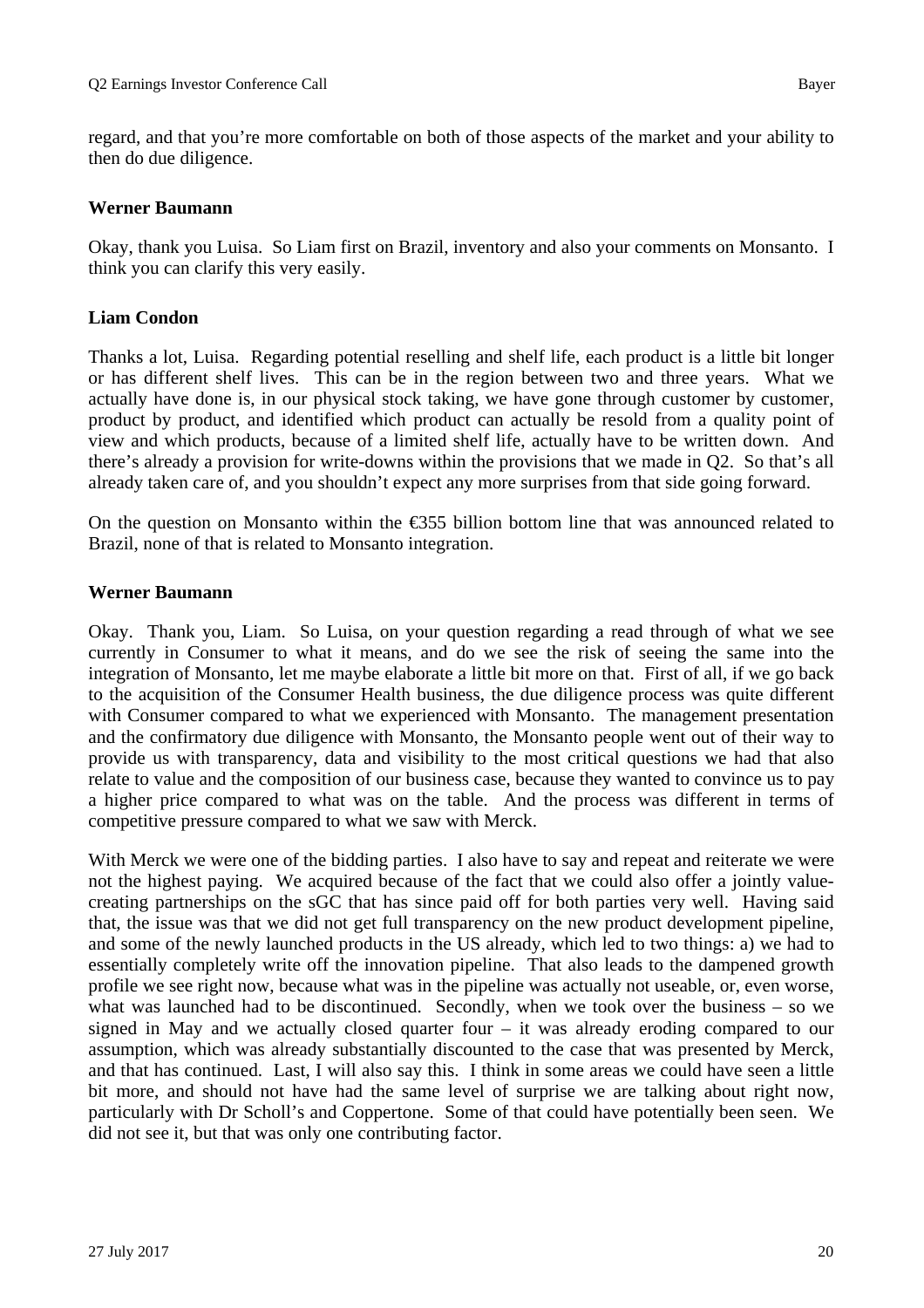So now let's switch to the situation with Monsanto. While all of us are anxious to close the transaction as soon as possible, the good thing of having to wait more than a year is that we see the standalone performance of the company we are interested in. I can only say with a lot of respect that Hugh and this entire team, and the entire organisation at Monsanto do a fabulous job. They have just upgraded their guidance to the upper end of what their guidance was for their fiscal 2017. Things are going well at their end; they have solid growth, very strong also improvement in their profitability, so you can see on a standalone basis that the value we saw when we inked the deal obviously – in the early days, which is always very important going forward – is represented in the numbers that they report.

Secondly, it is all about people who have to make it happen afterwards and also alignment. I've been through a number of those situations, as some of my colleagues, and also Liam has in the past. And what we see here is somewhat unusual but very pleasing, and that is that both organisations did actually follow the same strategy and now as a joint organisation we don't have to convince ourselves about different strategies that the companies might have pursued before. So there's total and full alignment on where the combined organisation is going to go. Huge benefit. What it also turns into is – we also see a very, very good level of cooperation and collaboration. We see people that actually share the same values, also the same perspective on the market, and that of course drives also execution going forward. So we are very confident that what is going to come together here is a business that will run and operate very well, also in terms of the value creation we see going forward. So it is somewhat different, although the question of course is I think very appropriate. And of course, as always in life, we don't know what we don't know. But given the perspective we have today with what I've just shared with you in terms of existing evidence, we have a very high level of comfort.

# **Marietta Miemietz, Primavenue**

I have a couple of questions on Eylea. Could you please give us a rough split of sales by indication at the moment, and also the average intervals between treatment by indication in the real world? And then a quick question on the non-operating results. In Q2 that was burdened by a special item of €164 million. Did I hear you say that was Monsanto-related, and what was that exactly? And what is the run rate of the non-operating result going forward, given that you had a lot of moving parts in Q2?

And just coming back to the Consumer margin, can you just quantify the underlying cost of goods improvement from supply chain improvement that you're expecting, and how fast you expect that to phase in? Because I do appreciate the dampening effect of capacity underutilisation and inventory write-off on the margins, but I was actually expecting a pretty substantial underlying improvement and relatively fast, because I understood that that's really what gave you confidence in your original 2018 aspirational margin target in the mid-20s, which I assume is now unrealistic anyway. It would be great if you could confirm if that's the right way of looking at it as well. Thank you very much.

# **Werner Baumann**

Thank you Marietta. So the first question on Eylea by location and further details. Dieter?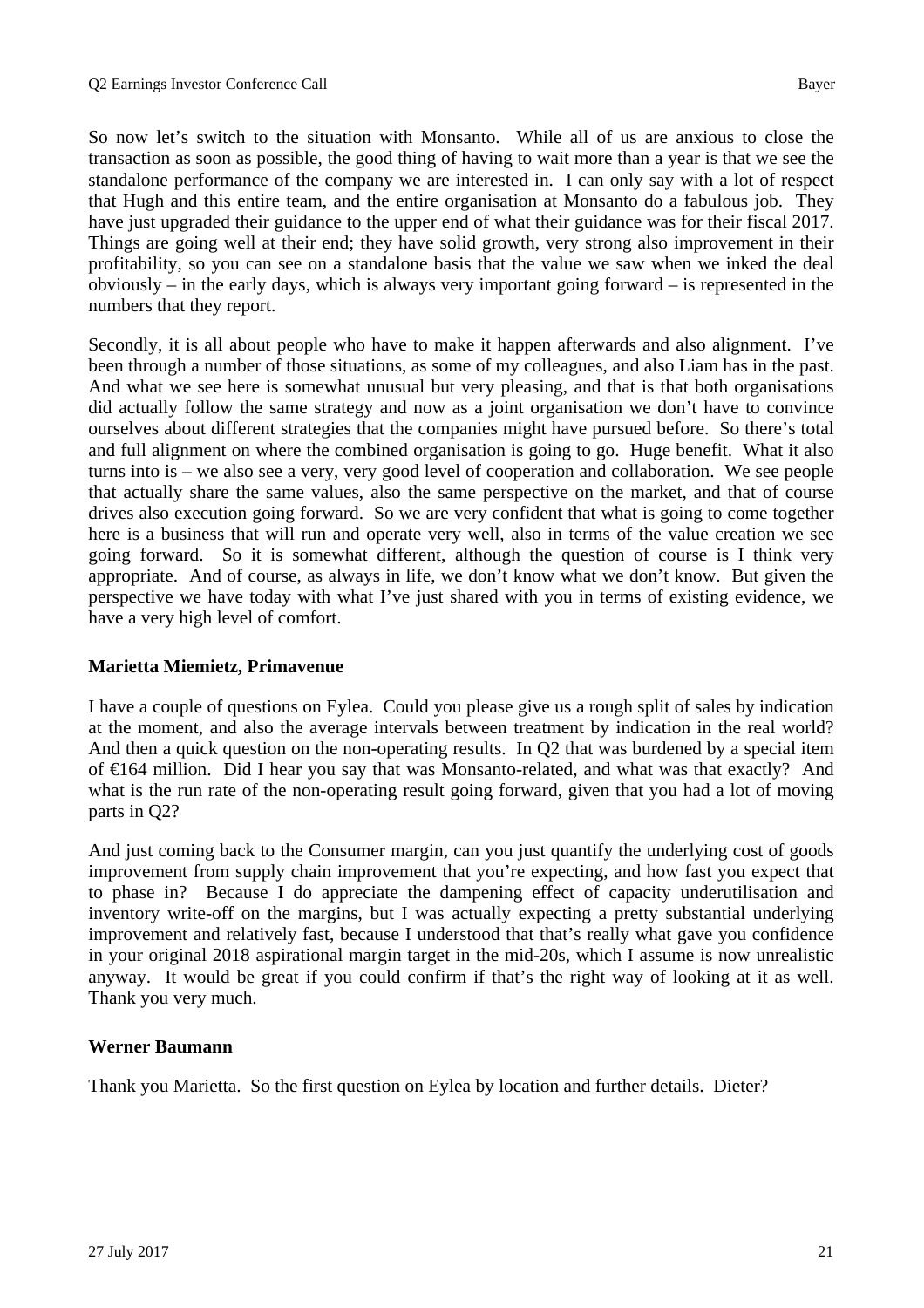We don't really disclose sales by indication for Eylea, but it would be – probably to say that wet AMD is probably the biggest, with DME second, and the other ones being smaller. We assume that the dosing intervals are as they are in label, including treat and extent.

# **Werner Baumann**

Okay. So then – thank you Dieter, and then let's come to the question on Consumer.

# **Erica Mann**

So when you talk about the impact on margin, special items declined by 0.7%, is  $\bigoplus$  14 million, which resulted in a 20.4% margin. Now, the lower earnings were due to unfavourable sales volumes coming out of the United States, as well as the lower than expected volume growth out of the US which lead to this higher idle cost and inventory write-off on the price that we were restaging Coppertone and Dr Scholl's. So what are we doing now to overcome that? We are optimising costs, including focusing in on our cost to goods. We are actively managing our PS[?] footprint. As I said earlier, we are looking at insourcing a number of key products and technologies, and we want to obviously address the issue of top-line growth to make sure that we continue to ignite growth on the right key grounds in the US that will contribute to margin improvement. Again, I just point out that Q2 and Q3 are heavy investment quarters for us, and so just take that into consideration.

# **Marietta Miemietz**

I was really just looking to understand the underlying cost of goods improvement that you're looking to make from supply chain improvements and how fast. I don't think that's anything new; I was really just referring to the underlying improvement that you had already been talking about at the Meet management.

# **Erica Mann**

It's roughly about a 1-2% improvement that we have to get in the coming years, but as you know that's not something that you do in just one quarter. So it's a lot of activity that we have to put behind, giving at least a 1-2% out of that cost of the client.

# **Werner Baumann**

And of course at the time it was also predicated on a different volume growth that is now postponed, and with that it just takes a little bit longer, given where we are with topline performance. So coming to your question on non-operating results Q2 and what the underlying is.

# **Johannes Dietsch**

For the financial side, it came in in the second quarter as minus €405 million which varies from the year before, although on the interest we are better off than the year before. The reason for that partly is special items in the financial side of  $\epsilon 164$  million. As you mentioned, that includes,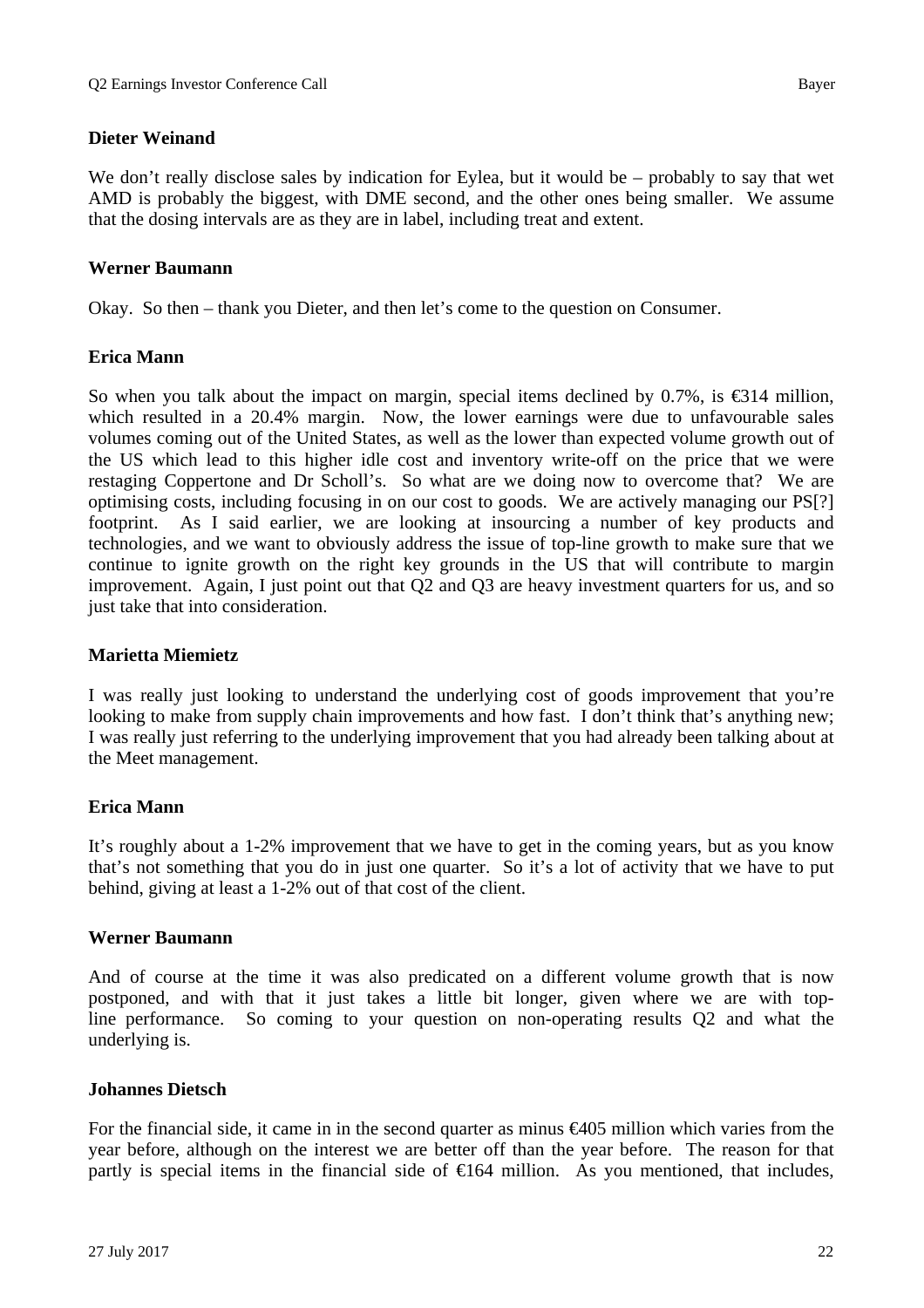number one, the cost for bridge financing of the Monsanto acquisition, that we took  $\epsilon$  million, and we had another one for the hedging position of the financing, and here we also recognise fair value accounting of roughly  $\epsilon$ 50 million. And then we had also a situation with minority interests, which also led to another booking related to the minority piece of Currenta. All in all that were some of the special items here in the financial result.

# **Marietta Miemietz**

So going forward should we just strip that out and then what you get afterwards is going to be the run rate?

#### **Johannes Dietsch**

The fair value accounting of some options might fluctuate depending on the market development of exchange rate and interest rates. For the bridge financing you can expect the €50 million to come every quarter, and for the minority interest that should be a one-time effect for the Q2 only.

# **Marietta Miemietz**

Okay. Thank you.

#### **Oliver Maier**

Okay, thank you. Thank you so much. Thank you everybody for participating. Great Q&A, great call. Looking forward to talking to you next time.

> **This Verbatim Document was produced by Ubiqus UK +44 (0) 20 7269 0370 http://www.ubiqus.co.uk / infouk@ubiqus.com**